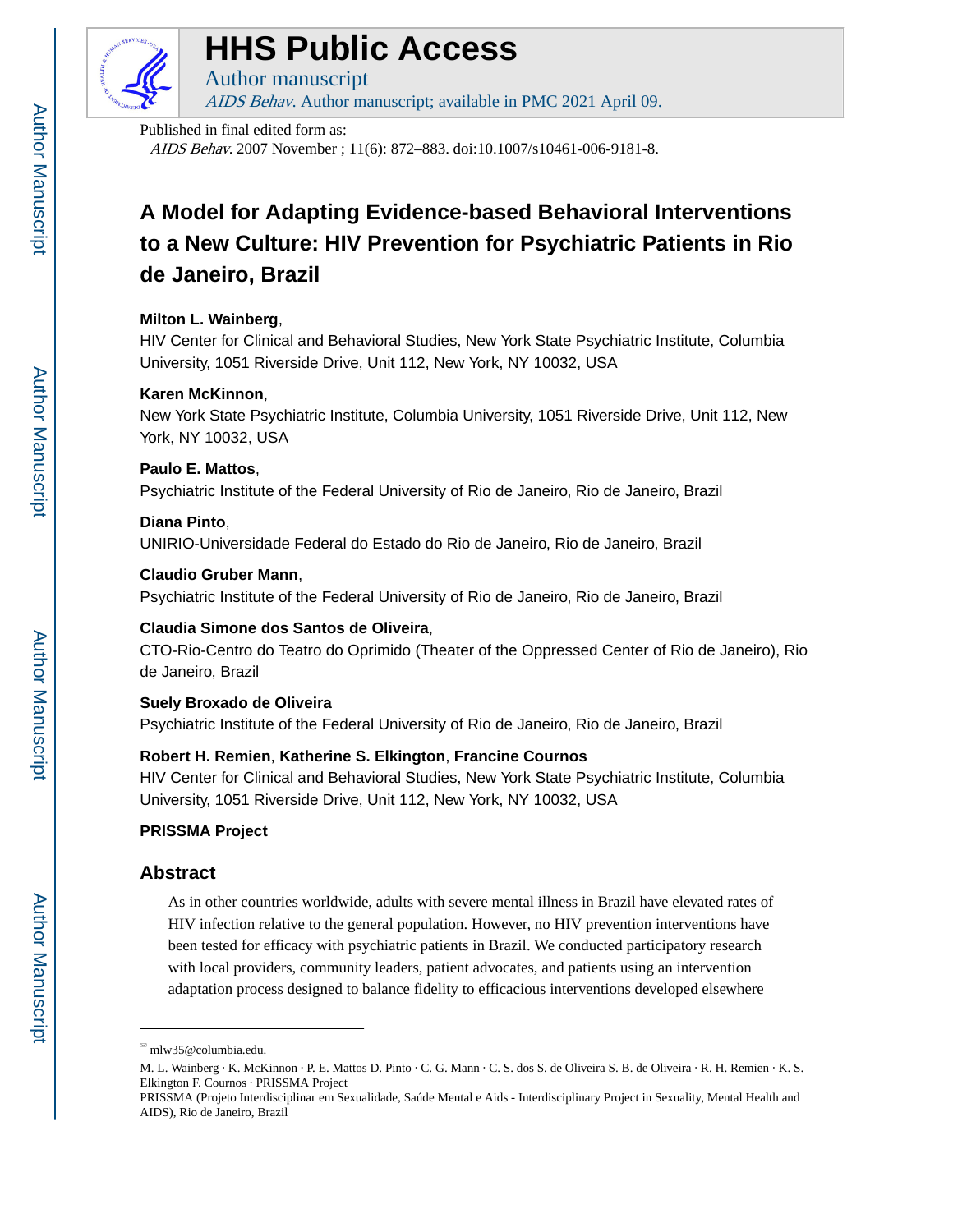with fit to a new context and culture. Our process for adapting these interventions comprised four steps: (1) optimizing fidelity; (2) optimizing fit; (3) balancing fidelity and fit; and (4) pilot testing and refining the intervention. This paper describes how these steps were carried out to produce a Brazilian HIV prevention intervention for people with severe mental illness. Our process may serve as a model for adapting existing efficacious interventions to new groups and cultures, whether at a local, national, or international level.

#### **Keywords**

HIV; Prevention interventions; Adaptation; SMI; Brazil

## **Introduction**

Culture is an essential concept for understanding the prevention of HIV transmission (Parker, 2001). Several approaches specify who should be involved and what should be the goals of a cultural adaptation (Wilson & Miller, 2003), but there is little guidance about the process of cultural adaptation.

We sought to adapt an efficacious HIV prevention intervention for psychiatric patients in Brazil. Documented rates of HIV infection among psychiatric patients around the world (between 1.9% and 23.8%) are much higher than those of the general population in the same regions (McKinnon, Cournos, Herman, & Le Melle, 2005). Yet, few interventions for this population have been tested in randomized controlled trials (RCTs), and these were conducted only in the U.S. Prevalence of HIV infection among people with severe mental illness (SMI) in Brazil is estimated to be 1.5–1.6% compared to 0.3% in the local general population (Almeida & Pedroso, 2004; Ministry of Health, 1996, 2001, 2005a), but until recently people with SMI have not been a focus of HIV prevention initiatives in Brazil (Ministry of Health, 2000) despite studies showing ongoing risk behaviors in the population (Almeida & Pedroso, 2004; Carvalho, Braga, & Galvão, 2004).

Several U.S. interventions demonstrated efficacy at helping psychiatric patients reduce their HIV risk behaviors (Carey, Carey, Maisto, Gordon, Schroder, & Vanable, 2004; Kalichman, Sikkema, Kelly, & Bulto, 1995; Kelly et al., 1997; Otto-Salaj, Kelly, Stevenson, Hoffmann, & Kalichman, 2001; Susser et al., 1998; Weinhardt, Carey, Carey, & Verdecias, 1998). However, each one targeted diagnostically different patient groups and, despite similar theoretical foundations, their implementation differed in terms of gender composition, number of sessions, duration, content, and message delivery strategies. Since there was no single HIV prevention intervention that we could adapt for Brazilian SMI, our process of intervention adaptation involved integrating the existing efficacious interventions, determining their appropriateness to the needs of people with SMI in Brazil, and making modifications responsive to local factors.

Our intervention adaptation process comprised four necessary steps that our research team conceived after reviewing the extant research on intervention adaptation (e.g. Bauman, Stein, & Ireys, 1991; Kelly et al., 2000; Kumpfer, Alvarado, Smith, & Bellamy, 2002; Rogler, 1999); soliciting interdisciplinary critiques from colleagues; and examining principles of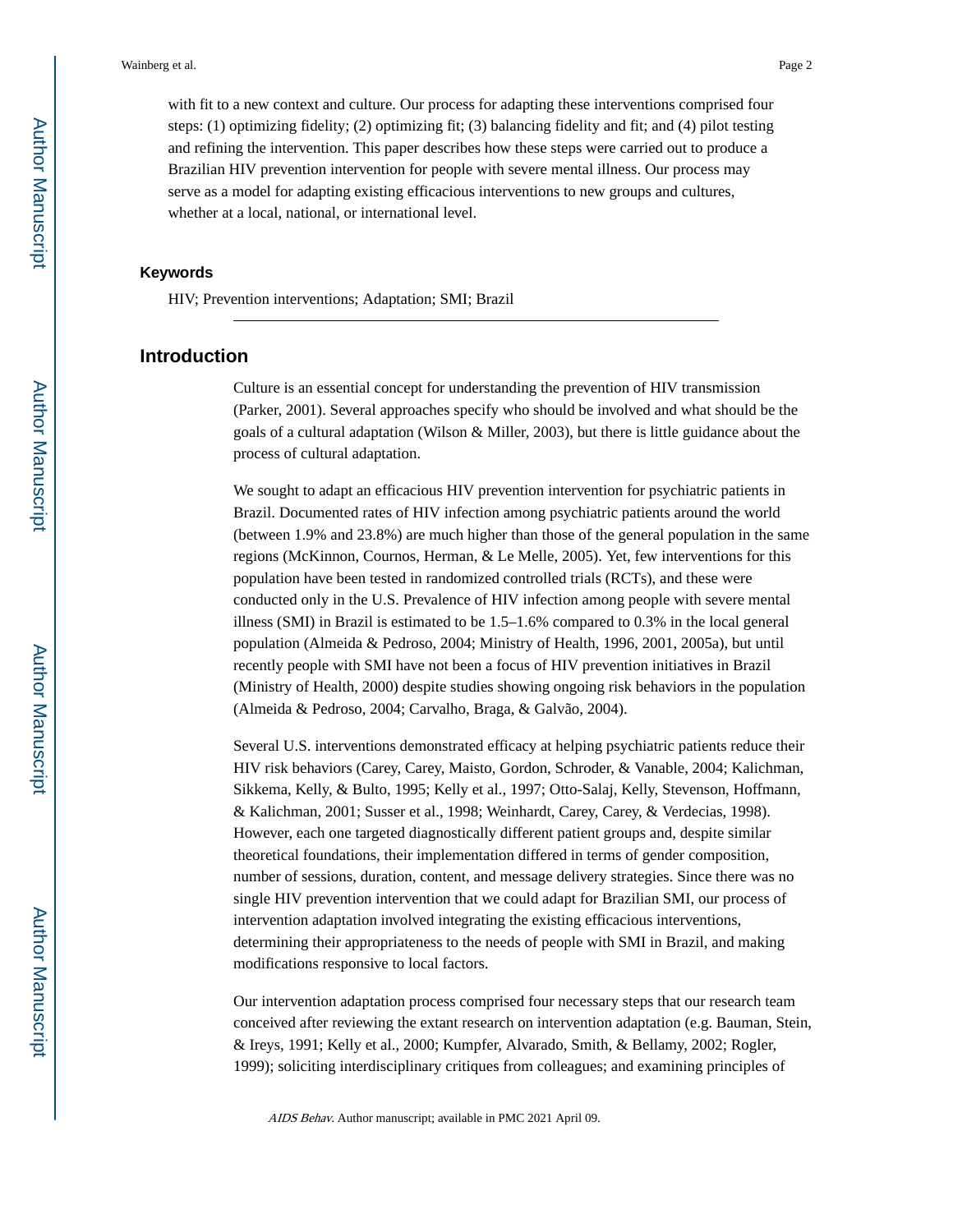participatory research (Cornwall & Jewkes, 1995). Table 1 depicts the sequence, simultaneity, and duration of our adaptation process. This paper describes how these steps were carried out during the first two years of an NIMH-funded study. Although our target population was Brazilian psychiatric patients, our approach may provide a model for adapting HIV prevention and other behavioral interventions to a variety of populations in ways that increase the likelihood of the intervention's use and sustainability following rigorous testing for efficacy.

#### **Intervention Adaptation Process**

We began the adaptation process with several assumptions based on the literature on international collaboration in HIV/AIDS research (Parker, 2001). Solutions for the problem of the worldwide HIV epidemic will not be global but rather local, emerging from contexts that encourage and reinforce change for a specific population. Collaboration between prevention researchers and people who have first-hand experience with the local cultural, social, and economic milieu must be a bidirectional, long-term process in which all parties are committed to conducting the research, interpreting the resulting data, and disseminating sustainable evidence-based interventions. Participation by key stakeholders who are members of the target group and of its community will ensure that the adapted intervention incorporates relevant cultural, structural, and process factors (Devieux, Malow, Rosenberg, & Dyer, 2004).

We conducted our study at two adjacent public psychiatric hospitals in the capital city of Rio de Janeiro. The State of Rio de Janeiro has the highest AIDS incidence in Brazil (31.6 per 100,000 inhabitants) and its capital city has 89.9% of AIDS cases in the state (Ministry of Health, 2005a). Both study hospitals serve patients residing anywhere in the city, primarily those of low socioeconomic status. One is a university-based hospital serving a broad range of psychiatric conditions, including SMI. The other is a municipal hospital that serves the SMI population. These hospitals have similar staffing patterns, clinician–patient ratios, and services (medication, supportive therapy, and social services).

Individuals in the two clinical settings and in the surrounding community who were involved in the care of people with SMI were recruited to provide input into the adaptation. The four key stakeholder groups were: (1) the research team (RT): U.S. and Brazilian investigators and research assistants ( $n = 16$ ); (2) the Community Advisory Board (CAB): community leaders, patient advocates, other members of the broader community ( $n = 10$ ); (3) ethnography participants: patients ( $n = 45$ ) and hospital staff ( $n = 27$ ); and (4) the intervention adaptation work group (WG): mental health care providers ( $n = 20$ ). A total of 118 stakeholders was involved. Each stakeholder group had clearly delineated roles, tasks, and goals. The RT was the only group that interacted with all other stakeholder groups.

We fostered collaboration among groups by emphasizing that the resulting intervention would belong to all who were committed to completing the process and to disseminating what we learned.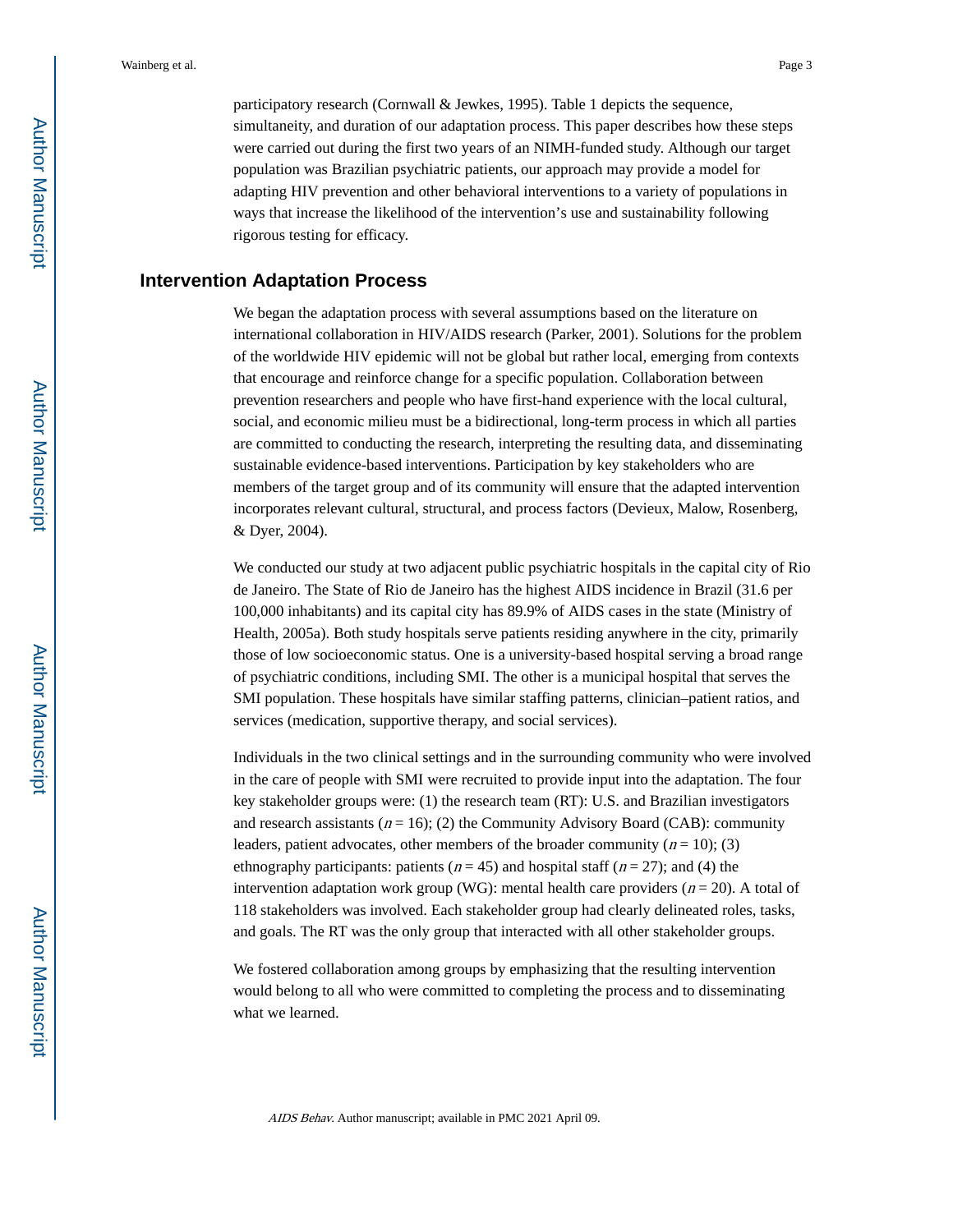#### **Step 1: Optimizing Fidelity**

The goal of this first step was to ground intervention adaptation in evidence-based HIV prevention principles. This required that the RT have a clear understanding of these principles, examine previously tested prevention interventions for our target population, and identify and operationalize the core components of these interventions. We achieved this goal by the following:

Establishing and training a cohesive bicultural research team. The U.S. members of the RT were experienced clinicians, researchers, mental health services advocates, and trainers in HIV prevention. The Brazil members were experienced clinicians and providers of sexual health education programs; AIDS activists; and researchers in psychiatric treatment, social sciences and cultural/linguistic adaptation. All RT members conducted team training about their respective areas of expertise and cultures relevant to our research. Training was conducted in Portuguese and English through simultaneous translation, and covered qualitative and quantitative methods to establish a unifying background in research methodology. Training also focused on the methodology, results, and implications of prior efficacy trials with SMI participants.

Identifying efficacious interventions. Fidelity to an efficacious intervention requires retaining key constructs from the underlying theoretical model of that intervention (Bauman et al., 1991). By 2004 when our project began, six RCTs of HIV prevention interventions involving 919 people with SMI had been published in the peer-reviewed literature (Table 2). The interventions derived from two primary sources: the literature on social skills training and rehabilitation among individuals with SMI (Bellack & Hersen, 1979; Liberman, Mueser, Wallace, Jacobs, Eckman, & Massel, 1986); and the literature on testable models of risk reduction (Bandura, 1977; Catania & Kegeles, 1990; Fishbein, Bandura, & Triandis, 1991; Fisher & Fisher, 1992).

Identifying common content areas and message delivery strategies. The RT identified five core components common to all six tested interventions: (1) providing risk information; (2) enhancing awareness of attitudes, intentions, and readiness for change; (3) acquiring and rehearsing sexual risk-reduction behavioral skills; (4) problem-solving for handling triggers for sexual risk-taking; and (5) reinforcing behavior changes between intervention sessions. The RT also identified 38 HIV riskreduction messages contained within these five core components (Table 3).

At the end of the first step, the core intervention components and prevention messages were ready to be adapted.

#### **Step 2: Optimizing Fit**

Modifying existing interventions to produce optimal "fit" with the values and beliefs of a specific cultural group (Castro, Barrera, & Martinez, 2004; Devieux et al., 2005; Kumpfer et al., 2002) requires awareness of the ways in which concepts are verbally conveyed among its members (Bayer, 1995–1996). Understanding the cultural contexts in which risk behaviors occur and protective factors develop, and refining culturally specific message delivery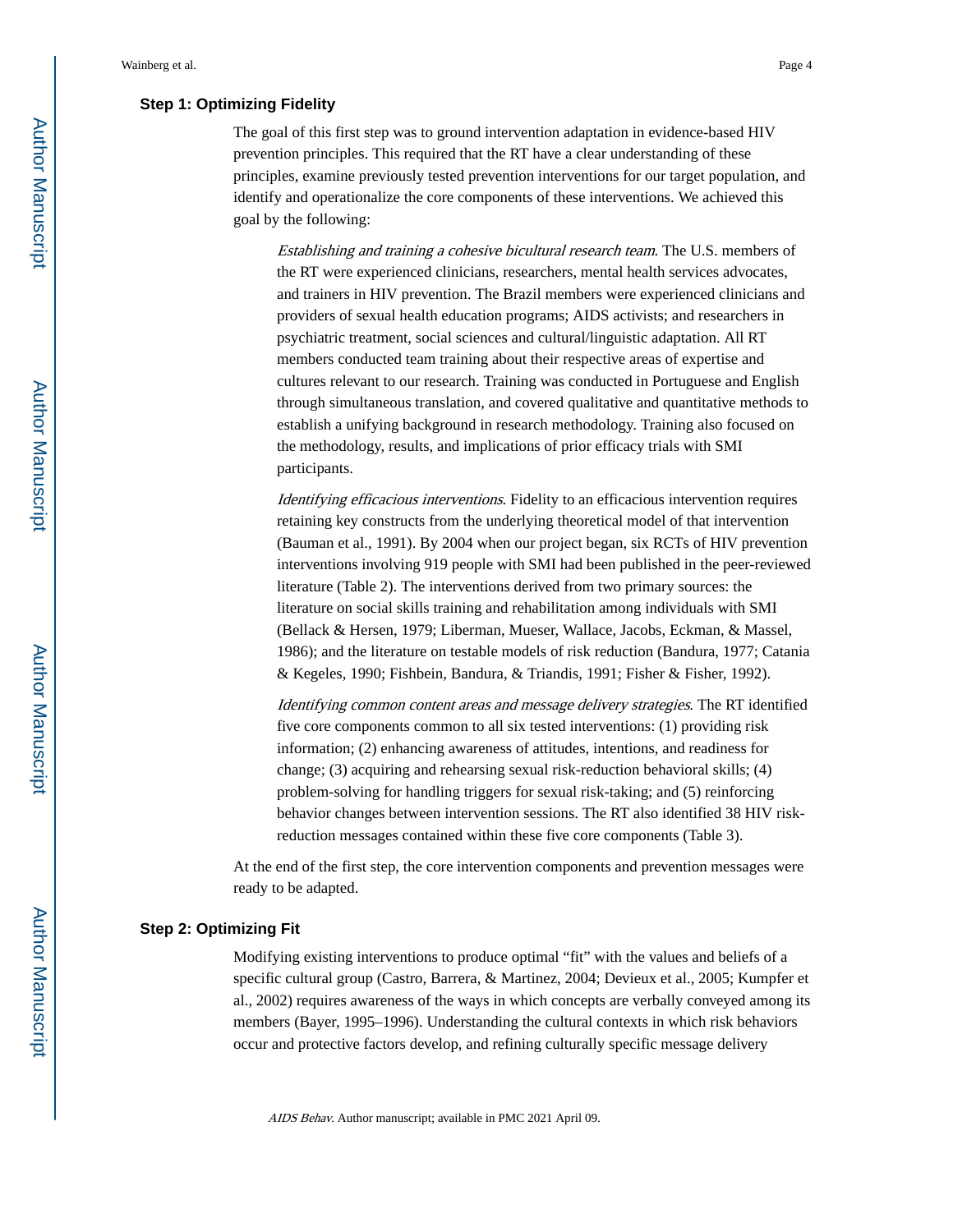Wainberg et al. Page 5

strategies also are necessary (Marin, 1993; Wilson & Miller, 2003). The goal of this second step was to determine optimal fit by the following:

Creating a culturally informed and cohesive research team. The diversity of our RT (ethnicity, gender, disciplines, project role, educational level, socioeconomic level, sexual orientation, marital status, country of origin, age, HIV status, and sexual risk history) allowed us to explore and challenge assumptions about our respective cultures, roles, and control over the project, and to build cohesion among team members and their approaches to health behavior change. Formal experiential (e.g., role plays) and informal social (e.g., meals, dancing) activities facilitated this process.

Fostering local collaboration and acceptability. A CAB was formed to help shape and monitor research activities and the intervention adaptation process; inform the community's leaders about HIV-related issues that SMI patients reported facing; solicit input regarding intervention content; cultivate a partnership for problemsolving barriers or difficulties confronted in the study; and enhance motivation to support and disseminate the intervention. By consensus, the RT selected ten community representatives based on their commitment, diversity, and leadership. CAB members held three meetings per year and received no compensation.

Eliciting the HIV-related needs and risk contexts of the target population. We used qualitative ethnographic methods to characterize the experiences of psychiatric patients in their own terms (Collins, 2001; Patton, 1990; Strauss & Corbin, 1994), eliciting the culturally specific themes, value systems, worldviews, and contexts in which risk behaviors occur. A full year of naturalistic observation, focus groups, and in-depth interviews involving 45 patients and 27 hospital staff members informed the specific changes we made in content, message delivery strategies, and format of intervention. This phase of the study has been described in detail elsewhere (Wainberg et al., under revision). Results suggested preference for a prevention intervention that would be structured, focused on the reduction of sexual risk behaviors, and offered in mixed-gender group sessions facilitated by trained providers. Table 4 summarizes patient, institution, and intervention factors the adaptation needed to address.

Identifying local cultural principles relevant to HIV prevention. In addition to the ethnographic factors, the Brazilian members of the RT and the CAB prioritized the values of social responsibility, sexual expression, and self-expression. Messages highlighting "the social responsibility for fighting the disease while emphasizing the value of life and individual sexual freedom" are part of Brazil's ongoing HIV prevention campaigns (Daniel & Parker, 1993). Sexuality and sexual expression are integral to life in Brazil, and the country's effective response to the epidemic is based on the capacity of HIV prevention programs to address sexuality more openly than in most other countries (Daniel & Parker, 1993; Paiva, 2003). Self-expression of oppressed people is highly valued in Brazil. In the early 1970s, Augusto Boal originated Teatro do Oprimido or Theater of the Oppressed (TO) to serve as a vehicle for freedom of political expression under dictatorship (Boal, 1974). TO encouraged active participation by both actors and audience, fostering democratic and cooperative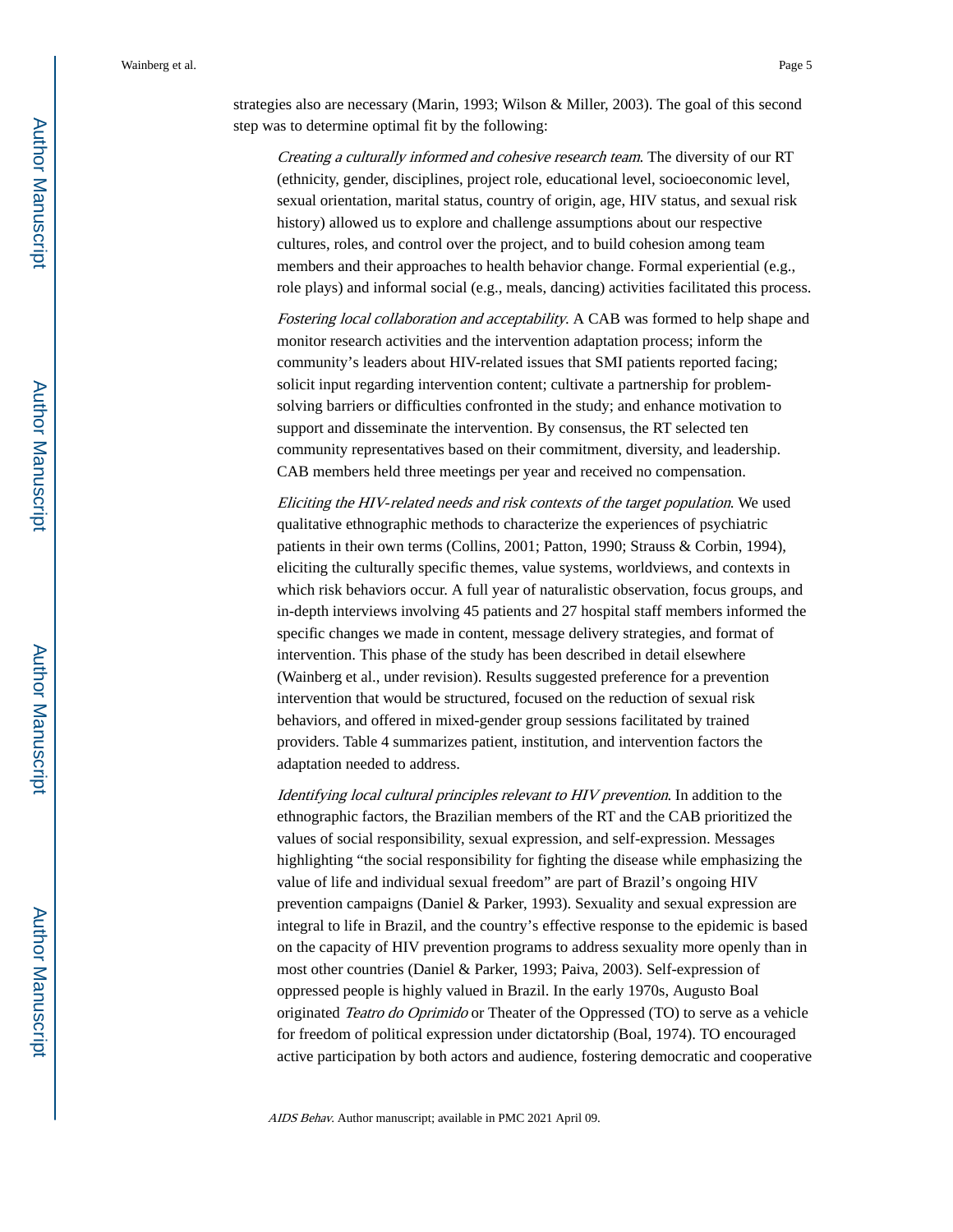forms of interaction among participants ("spect-actors") who engaged in selfempowering dialogues that facilitated critical thinking and action. Since then, TO has been adopted by a variety of groups, including psychiatric patients, who use the medium of drama to enhance ways of communicating and to gain self-efficacy (Ministry of Health, 2005b; [http://www.theatreoftheoppressed.org/en/index.php?](http://www.theatreoftheoppressed.org/en/index.php?nodeID=23) [nodeID=23\)](http://www.theatreoftheoppressed.org/en/index.php?nodeID=23).

#### **Step 3: Balancing Fidelity and Fit**

Failure to attend to the competing aims of fidelity and fit results in interventions that are (a) culturally satisfying but have little efficacy, or (b) adherent to the original models but fail to meet the needs of the new population (Castro et al., 2004). We balanced fidelity and fit by the following:

Creating and training an intervention adaptation workgroup. Twenty mental health care providers were recruited from the two host institutions based on their knowledge of sexual health issues, communication skills, and willingness to engage patients in candid discussions of sexuality. The 6 men and 14 women who became the workgroup (WG) represented all disciplines (psychiatrists, psychologists, social workers, occupational therapists, nurse technicians, nurse, drama therapist, music therapist, sociologist) involved in the care of patients at the two hospitals. Members of the WG were compensated for their participation.

The WG underwent a two-day training conducted by the RT to review the goals and objectives of our study, to learn about the theoretical underpinnings of the existing interventions, and to enhance information, attitudes, and skills. Training topics included: (1) epidemiology and transmission of HIV, sexually transmitted infections (STIs), and hepatitis; (2) risk and protective factors associated with HIV transmission; (3) the right of psychiatric patients in Brazil to sexual and reproductive freedom; (4) prevalent risk behaviors and efficacious risk reduction interventions with the SMI; (5) proper condom use; (6) patients' perceptions of personal risk and positive norms for safer sex; (7) comfort discussing risky behaviors with patients; and (8) stigma associated with race, class, gender, sexual orientation, psychiatric illness, and HIV/AIDS that may impinge upon sexual behavior. This training was designed to optimize fidelity.

To optimize fit, training explored local ethnographic findings (see Table 4). The WG members' experience working with psychiatric patients in Brazil was an essential source of knowledge regarding theoretical approaches and practical experience with health behavior change strategies that worked best with their patients. The WG and RT also participated in intensive group exercises suggested by members from both countries to facilitate sexual desensitization, cultural proficiency, and values clarification. Training was done in Portuguese and English through simultaneous translation.

**Culturally translating efficacious interventions.—**The manuals of the six efficacious U.S. interventions (see Table 2) were translated into Portuguese by experienced and certified translators. The correspondence between the original and the translated versions took into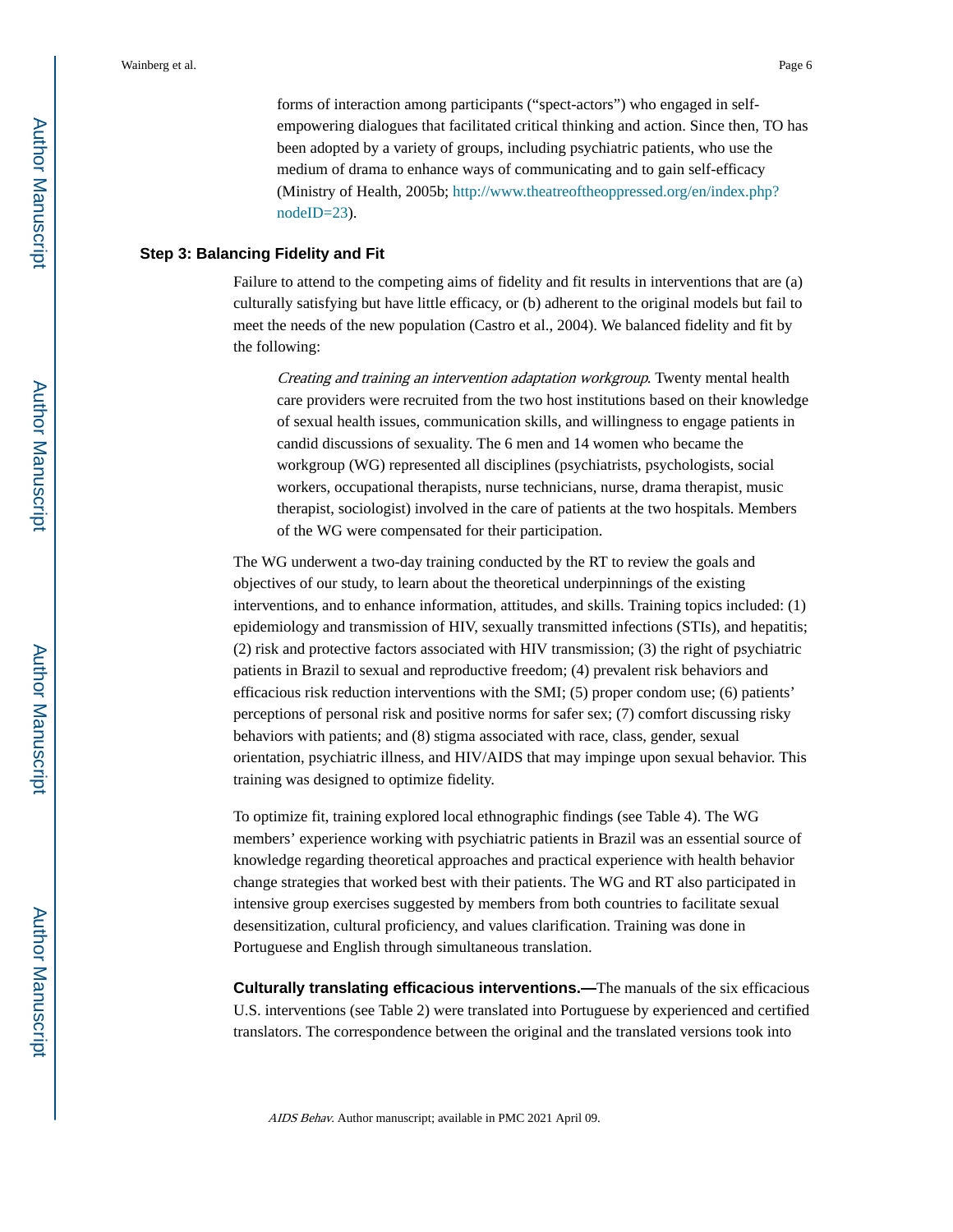Wainberg et al. Page 7

account sociocultural aspects of language use (Pinto, 1997), with special attention given to terms describing body parts and sexual practices.

#### **Building consensus and completing adaptation through experiential**

**workshops.—**Intervention adaptation was carried out by the WG and the RT in a series of three three-day workshops conducted over two months. The goal of the workshops was to build consensus about which components of the existing U.S. interventions were relevant to a Brazilian intervention, to modify existing components for the local context, and to add local techniques deemed more relevant than what was available, but only if the replacement met the established fidelity criteria (i.e., retaining five core intervention components).

Throughout the workshops, team-building was promoted through group exercises. We explicitly addressed how aspects of our individual histories and of our group dynamics would be experienced in similar ways by intervention participants. We cultivated this phenomenon of parallel process (Yerushalmi, 1999) to clarify experiences that intervention participants might have, and to understand what is necessary for incremental change over the 2-month intervention. To reinforce our group identity, we named our study PRISSMA, Projeto Interdisciplinar do Sexualidade, Saúde Mental e Aids—Interdisciplinary Project in Sexuality, Mental Health, and AIDS—emphasizing our interdisciplinary collaboration and our project's focus.

**Workshop 1. Review, evaluate, and determine adaptations of messages and their delivery strategies.—**We determined the *content* of the Brazil intervention using ethnographic findings, experiences of WG members with the SMI population, and the prevention messages of the previously tested U.S. interventions. The WG identified eight content areas (information about HIV/AIDS/STIs; sexuality; HIV prevention; communication; intimate relationships; mental illness stigma; cultural aspects related to gender, religious and folk beliefs, values; and family/providers/friends) derived from the ethnographic methods that became the working modules of the intervention. The tested interventions' prevention messages then were grouped within these working modules, and their appropriateness to Brazilian SMI patients was determined based on: (1) relevance; (2) cultural appropriateness; and (3) feasibility of implementation. Recommendations were made as to whether each prevention message should be retained as is, modified, or excluded (see Table 3).

The WG found most of the 38 risk-reduction messages used in the original six interventions relevant to psychiatric patients in Brazil but requiring modification in content (e.g., risk information), message delivery strategy (e.g., role-play), or format (e.g., didactic versus experiential).

**Workshop 2. Consolidate and refine content, message delivery strategies, and materials.—**Content not addressed in existing U.S. interventions but deemed necessary for Brazilian SMI (see Table 3) was incorporated into the Brazilian intervention through assertive communication exercises and role-plays of patients interacting with relatives and mental health care providers. We added stigma related to having a mental illness to the module on assertive communication and triggers of unsafe sex. We also added sections on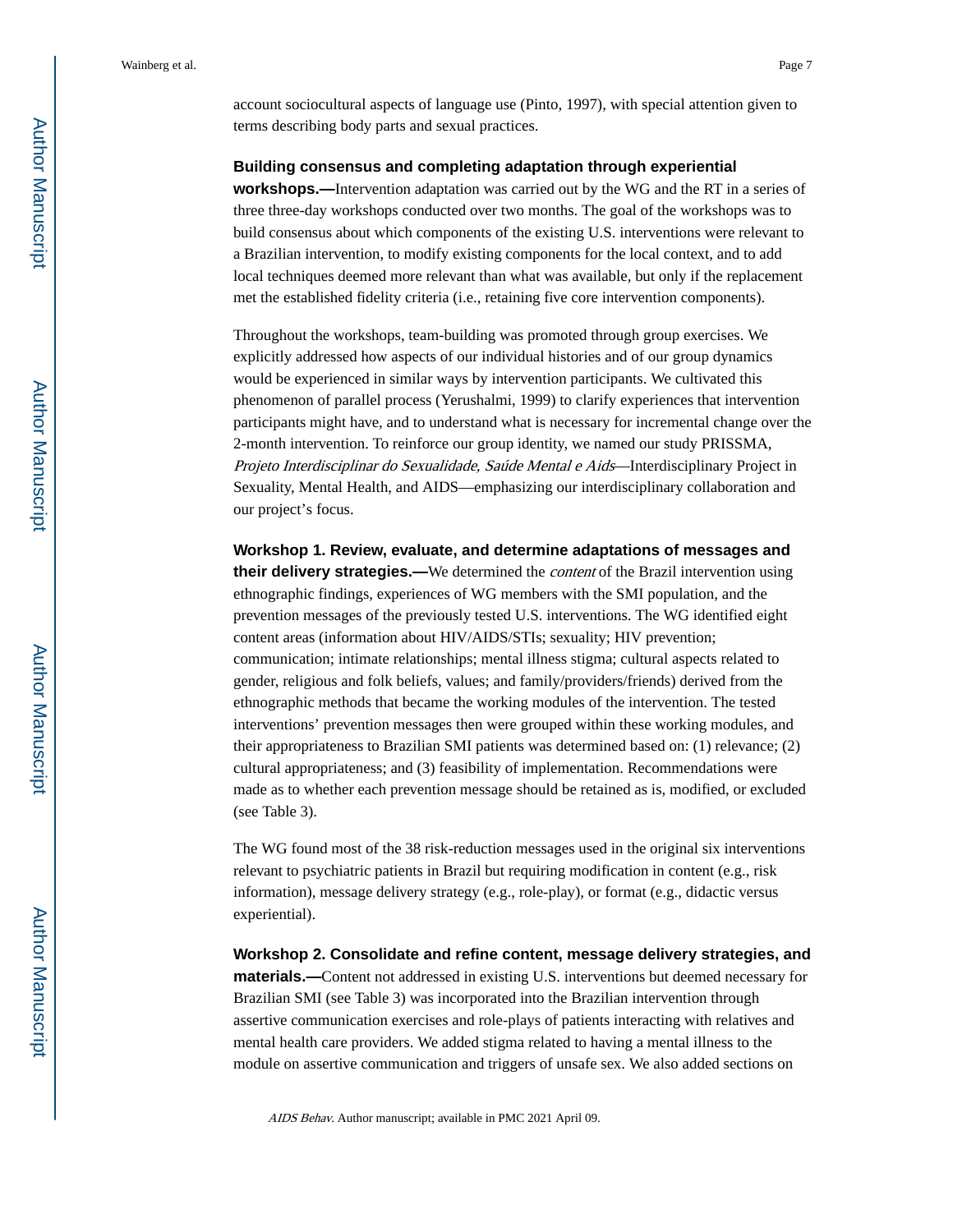the potential impact of beliefs on sexual risk and on the importance of social responsibility in maintaining sexual health, encouraging participants to serve as peer educators and to communicate their sexual health needs to relatives. Illiteracy issues dictated the need for exclusively verbal message delivery strategies rather than written ones.

WG members practiced exercises from each module and elicited extensive feedback from the entire WG. Full-group discussion of the recommendations from each sub-group resulted in further refinement from both fit and fidelity perspectives as to which exercises would be retained, modified, eliminated, or replaced.

For example, to enhance assertive communication and negotiation of less-risky behavior, we replaced U.S. role-plays with a TO exercise in which different nonverbal communication styles are used to demonstrate how intonation and body language can either undermine or enhance the effectiveness of a communication. Other modifications included interactive and expressive activities to initiate sessions, stimulate group formation, promote ice-breaking, and introduce all skills-building exercises. Concepts and information were similarly introduced so that an interactive activity would "ready" participants for the new skills and ideas. The WG also emphasized that Brazilians view popular music as the foundation for a unified national culture to bridge racial and regional divisions (McCann, 2004; Henriques, 1996). Thus, singing a popular song with HIV prevention lyrics ("A nova Onda"—The New Wave; by Martinho da Vila; permission to use obtained) was incorporated into the intervention. Initial drafts of the intervention sessions were given to WG members to review prior to Workshop 3.

**Workshop 3. Consolidate sessions and flow of the intervention.—**We examined the sessions for fidelity (retaining core components) to the tested U.S. interventions and to the primary aim of the intervention (HIV risk reduction). Then we evaluated the sessions using our fit criteria (relevance for the target population; cultural appropriateness; and feasibility of implementation). In addition, we diagrammed the sequencing of the adapted intervention and compared it to the sequencing of the original U.S. interventions to determine the final flow and structure. The result was eight sessions to be administered one per week.

The output from the workshops was the HIV prevention intervention, " $H\ddot{I}V$ , tô de olho em você," ("HIV, I have my eye on you") with training guidelines for mental health care providers that detail the specific content, procedures, exercises, and activities for each session.

#### **Step 4: Pilot Testing and Refining**

We finalized the intervention by the following:

Training intervention facilitators to pilot the sessions. We hired three male and three female WG members as facilitators. Although familiar with the content and delivery strategies, they needed training and practice to implement the intervention. The six facilitators formed three pairs (one male and one female), and each pair co-facilitated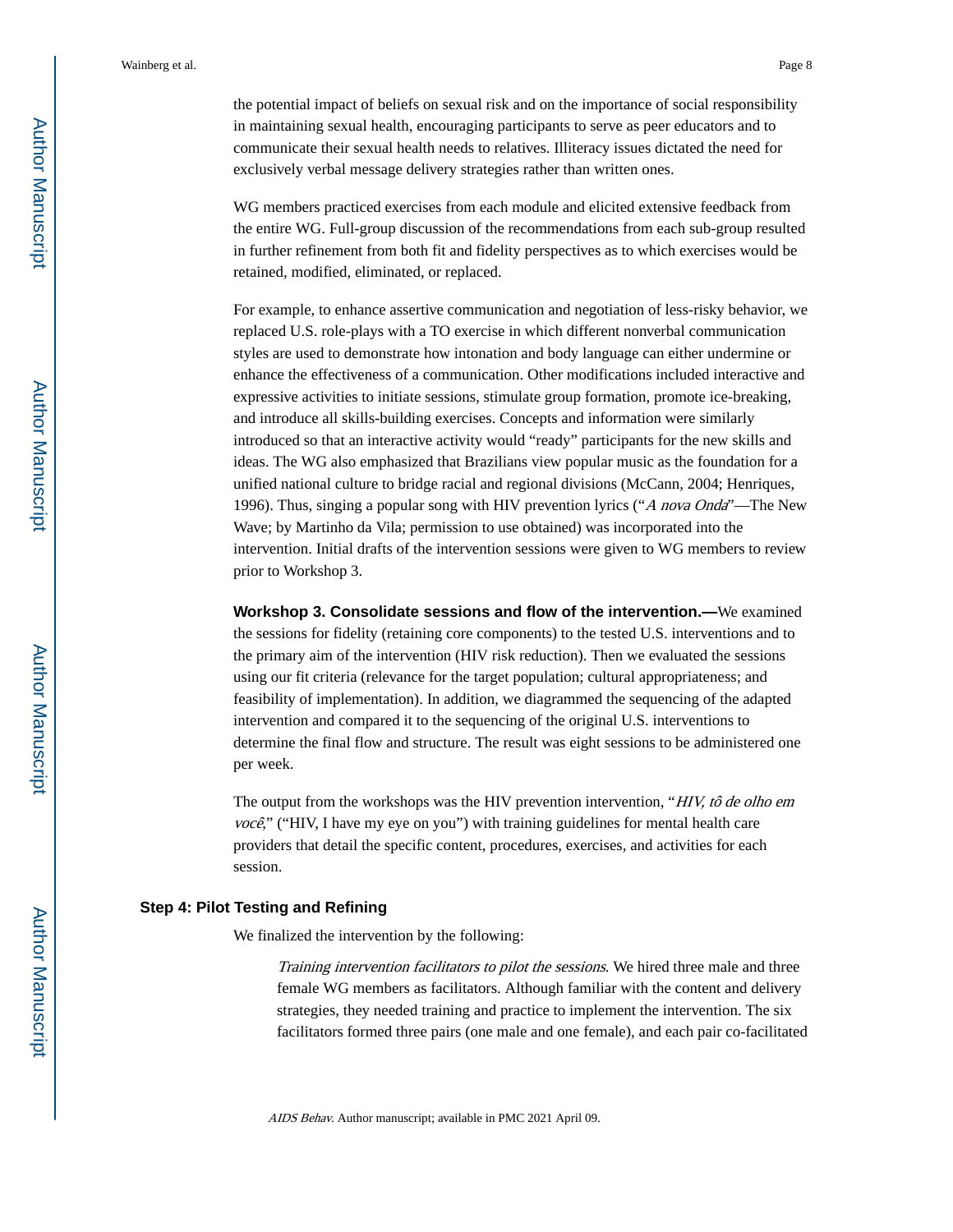Wainberg et al. Page 9

a session while being observed and supervised by one of three RT members with appropriate expertise.

Piloting and refining the intervention sessions. The eight intervention sessions were piloted with four groups of eight patients (16 men and 16 women). Facilitators were compensated for their participation, but consistent with Brazilian research standards, patient participants were not. These sessions were videotaped and a member of the RT rated each session for content and format fidelity, materials used, difficulties observed, and group reactions. Feedback from patient participants and facilitators about content, flow, engagement, etc., was obtained and incorporated into the final draft.

Approving and manualizing the intervention. Following approval by PRISSMA (WG, CAB, and RT), the manualized intervention was completed. Back-translation of the manual from Portuguese to English was performed to check for errors and fidelity to tested HIV prevention models. A review of fit and fidelity for each session was conducted by the RT as the final step. This protocol will be tested in an RCT.

### **Conclusions**

We have described our process of HIV prevention intervention adaptation so that it can be compared to emerging approaches to adaptation and contribute to the creation of a model for adaptation that is international, intercultural, and interdisciplinary. Since we initiated our adaptation work, a handful of intervention developers have described their own processes for adapting HIV prevention interventions (e.g., Devieux et al., 2004; Freier, McBride, Hopkins, Babikian, Richardson, & Helm, 2005; Schensul, Natasi, & Verma, 2006; Sivaram et al., 2004). None of these models or frameworks describes the adaptation of multiple efficacious interventions through a process that addresses both fit and fidelity. This paper fills that critical gap.

Our adaptation process taught us invaluable lessons about how culture affects our assumptions about HIV prevention. For instance, agreement on intervention content was clear and easily established, but the diversity of backgrounds regarding theoretical models and approaches to working with patients required more work to build consensus. The WG identified a lack of "Brazilian vitality" in most of the U.S. interventions, which they ascribed to the U.S. reliance on cognitive-behavioral theory (CBT) which is foreign to the psychodynamic orientation commonly used with Brazilian SMI patients. Also, WG members introduced local approaches to content delivery derived from the Theater of the Oppressed (TO). As we rehearsed CBT exercises and TO activities, we realized that they could be combined to complement one another. For example, TO activities addressing assertive communication could introduce CBT exercises. This process shed light on how the team could achieve cohesion in the face of other "differences" (i.e., social, economic, ethnic, discipline, citizenship, gender, sexual orientation) and how this could parallel the "differences" that intervention participants would need to manage within their groups (Yerushalmi, 1999).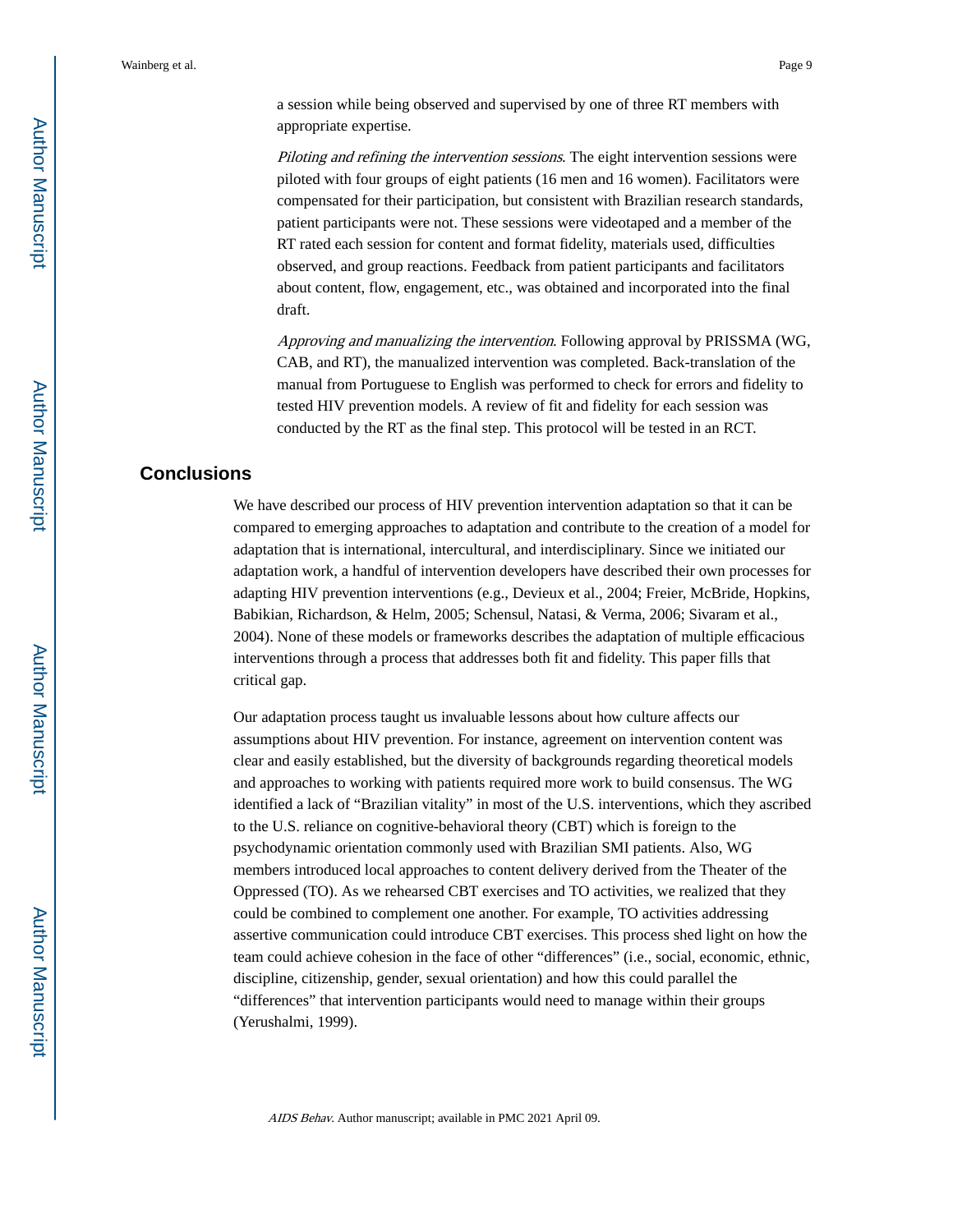Our target population was Brazilian psychiatric patients, but our approach has relevance to the adaptation of HIV prevention interventions for other populations and cultures. We will confirm its utility as a model for adaptation when we test the adapted intervention for efficacy in the next phase of the PRISSMA project.

Whether one is working to prevent AIDS in one's own neighborhood or in another country, having a tested model of intervention adaptation would provide much needed structure, reassurance, and concrete guidance about how to achieve balance between fidelity to efficacious intervention models and fit within the specific context and world view of those who constitute the intervention target group.

Although intervention adaptation poses innumerable challenges, it can be an immensely rewarding learning experience, a collaborative way of working, and, ultimately, a method for translating gains from one locality's fight against HIV to another's.

### **Acknowledgments**

This research was supported by Grant R01 MH65163 (Milton L. Wainberg, M.D.) from the National Institute of Mental Health and a center grant from the National Institute of Mental Health to the HIV Center for Clinical and Behavioral Studies at NY State Psychiatric Institute and Columbia University (P30-MH43520; Principal Investigator: Anke A. Ehrhardt, Ph.D.). The authors gratefully acknowledge the enormous contributions made to the PRISSMA Project by people receiving care at IPUB and PINEL and by mental health care providers and other staff at these institutions. PRISSMA team members: Denise Feijó, Tatiana Dutra, Carlos Linhares, Alfredo Gonzalez, André Nunes, Fernanda Gomes, Abmael de Sousa Alves, Alexander Ramalho, Débora Salles, Denise Corrêa, Erínia Belchior, Márcia Silviano, Maria Tavares, Vandré Matias Vidal. We also thank Patricia A. Warne, Ph.D., and Jennifer Higgins, Ph.D., M.P.H., for their invaluable editorial input.

#### **References**

- Almeida R, & Pedroso E (2004). Vulnerability and exposure to serologic markers to HIV, Hepatitis B and C viruses, human T cell lymphotropic virus and syphilis in in-patients from a public hospital. Revista Médica de Minas Girais, 14, 244–250. Retrieved July 28, 2006 from [http://www.coop](http://www.coop-med.com.br/index.php?arquivo=editora&arquivo2=revista_materia&codigo=17&codigoX=111)[med.com.br/index.php?arquivo=editora&arquivo2=revista\\_materia&codigo=17&codigoX=111](http://www.coop-med.com.br/index.php?arquivo=editora&arquivo2=revista_materia&codigo=17&codigoX=111).
- Bandura A (1977). Self-efficacy: Toward a unifying theory of behavioral change. Psychological Review, 84, 191–215. [PubMed: 847061]
- Bauman LJ, Stein RE, & Ireys HT (1991). Reinventing fidelity: The transfer of social technology among settings. American Journal of Community Psychology, 19, 619–639. [PubMed: 1755439]
- Bayer R (1995–1996). AIDS prevention vs. cultural sensitivity. Responsive Community, 6, 20–27.
- Bellack AS, & Hersen M (1979). Research and practice in social skills training. New York: Plenum Press.
- Boal A (1974). Theater of the oppressed and other political poetics. Buenos Aires: Ediciones de la Flor.
- Carey MP, Carey KB, Maisto SA, Gordon CM, Schroder KEE, & Vanable PA (2004). Reducing HIVrisk behavior among adults receiving outpatient psychiatric treatment: Results from a randomized controlled trial. Journal of Consulting and Clinical Psychology, 72, 252–268. [PubMed: 15065959]
- Carvalho CML, Braga VAB, & Galvão MTG (2004). AIDS and mental health: Bibliographical review. Journal Brasileiro de Doenças Sexualmente Transmissíveis, 16(4), 50–55. Retrieved July 10, 2006, from <http://www.uff.br/dst/revista16-4-2004/9.pdf>.
- Castro FG, Barrera M, & Martinez CR (2004). The cultural adaptation of prevention interventions: Resolving tensions between fidelity and fit. Prevention Science, 5, 41–45. [PubMed: 15058911]
- Catania JA, & Kegeles SM (1990). Towards an understanding of risk behavior: An AIDS risk reduction model (AARM). Health Education Quarterly, 17, 53–72. [PubMed: 2318652]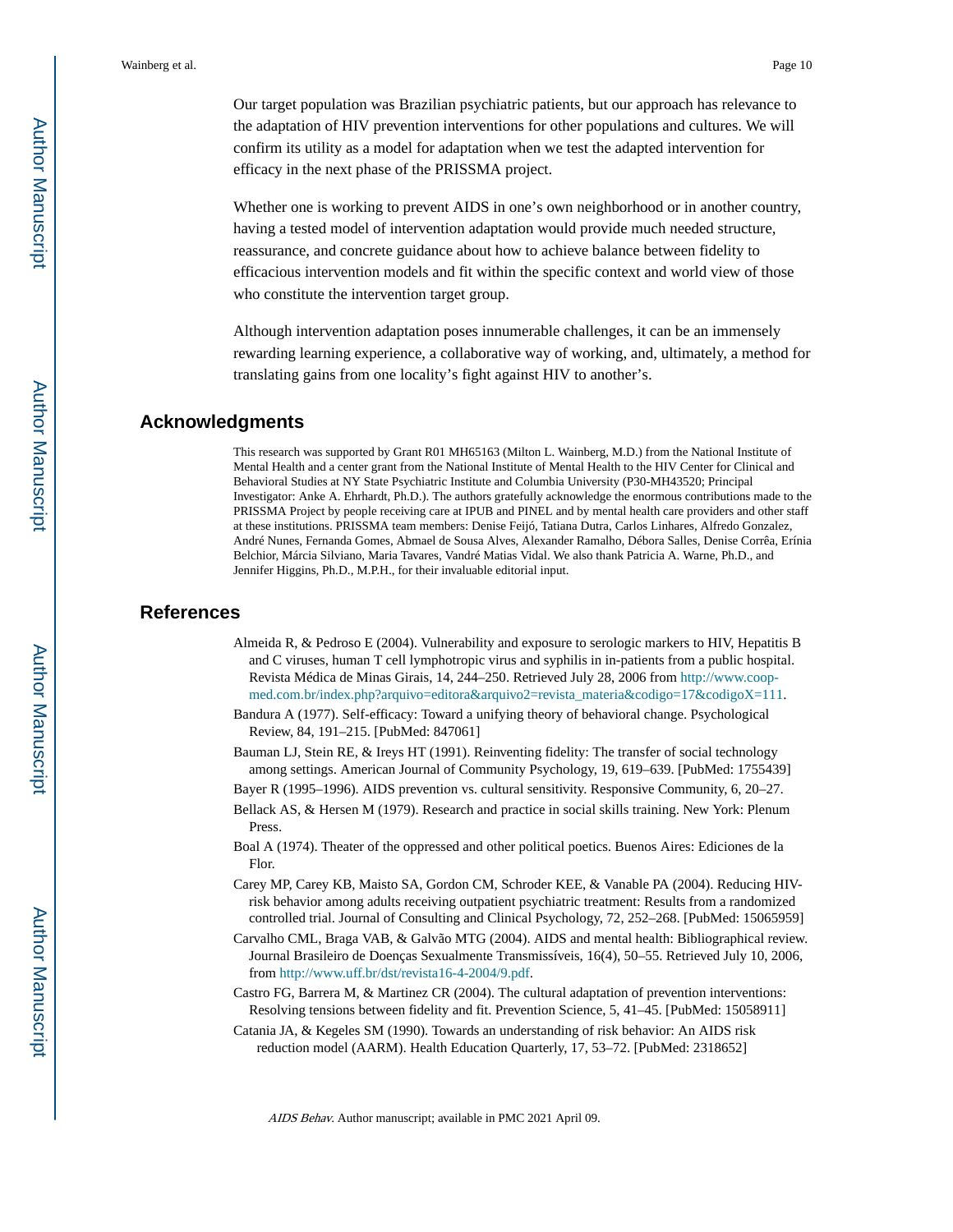- Collins PY (2001). Dual taboos: Sexuality and women with severe mental illness in South Africa. Perceptions of mental health care providers. AIDS and Behavior, 5, 151–161.
- Cornwall A, & Jewkes R (1995). What is participatory research? Social Science and Medicine, 41(12), 1667–1676. [PubMed: 8746866]
- Daniel H, & Parker R (1993). Sexuality, politics and AIDS in Brazil: In another world? London, England: Falmer Press.
- Devieux JG, Malow RM, Rosenberg R, & Dyer JG (2004). Context and common ground: Cultural adaptation of an intervention for minority HIV infected individuals. Journal of Cultural Diversity, 11, 49–57. [PubMed: 15453004]
- Devieux JG, Malow RM, Rosenberg R, Jean-Gilles M, Samuels D, Ergon-Perez E, & Jacobs R (2005). Cultural adaptation in translational research: Field experiences. Journal of Urban Health: Bulletin of the New York Academy of Medicine, 82(Suppl 3), iii82–iii91. [PubMed: 15933334]
- Fishbein M, Bandura A, & Triandis HC (1991). Factors influencing behavior and behavior change: Final report to NIMH. Rockville, MD: NIMH.
- Fisher JD, & Fisher WA (1992). Changing AIDS risk behavior. Psychological Bulletin, 111, 455–474. [PubMed: 1594721]
- Freier MC, McBride C, Hopkins G Babikian T, Richardson L, & Helm H (2005). The process of research in international settings: From risk assessment to program development and intervention. Journal of Urban Health, 82(3 Suppl 4), iv9–iv15. [PubMed: 16107444]
- Henriques H (1996). Country watch: Brazil. AIDS STD Health Promotion Exchange, 4, 5–6.
- Kalichman S, Sikkema K, Kelly J, & Bulto M (1995). Use of a brief behavioral skills intervention to prevent HIV infection among chronic mentally ill adults. Psychiatric Services, 46, 275–280. [PubMed: 7796217]
- Kelly JA, McAuliffe TL, Sikkema KJ, Murphy DA, Somlai AM, Mulry G, Miller JG, Stevenson LY, & Fernandez MI (1997). Reduction in risk behavior among adults with severe mental illness who learned to advocate for HIV prevention. Psychiatric Services, 48, 1283–1288. [PubMed: 9323747]
- Kelly JA, Heckman TG, Stevenson LY, Williams PN, Ertl T, Hays RB, Leonard NR, O'Donnell L, Terry MA, Sogolow ED, & Neuman MS (2000). Transfer of research-based HIV prevention interventions to community service providers: Fidelity and adaptation. AIDS Education and Prevention, 12(5 Suppl), 87–98. [PubMed: 11063072]
- Kumpfer KL, Alvarado R, Smith P, & Bellamy N (2002). Cultural sensitivity and adaptation in familybased prevention interventions. Prevention Science, 3, 241–246. [PubMed: 12387558]
- Liberman RP, Mueser KT, Wallace CJ, Jacobs HE, Eckman T, & Massel HK (1986). Training skills in the psychiatrically disabled: Learning coping and competence. Schizophrenia Bulletin, 12, 631– 647. [PubMed: 3810067]
- Marin G (1993). Defining culturally appropriate community interventions: Hispanics as a case study. Journal of Community Psychology, 21, 149–161.
- McCann B (2004). Hello, hello Brazil: Popular music and the making of modern Brazil. Durham: Duke University Press.
- McKinnon K, Cournos F, Herman R, & Le Melle S (2005). HIV and people with serious and persistent mental illness. In Citron K, Brouillette M-J, & Beckett A (Eds.), HIV and psychiatry: A training and resource manual (pp. 138–152). Cambridge: Cambridge University Press.
- Ministry of Health of Brazil, National Coordination for STD and AIDS (1996). Epidemiological profile of HIV infection in the psychiatric hospitals of Bahia. Research on HIV/AIDS sponsored by Brazilian Ministry of Health (p. 19). Brasília, Brazil: Ministry of Health of Brazil.
- Ministry of Health of Brazil, National Coordination for STD and AIDS. (2000). The Brazilian response to HIV/AIDS: Best practices. Brasília, Brazil: Ministry of Health of Brazil. Retrieved July 23, 2006, from [http://www.aids.gov.br/data/documents/storedDocuments/](http://www.aids.gov.br/data/documents/storedDocuments/%7BB8EF5DAF-23AE-4891-AD36-1903553A3174%7D/%7B27CC537A-85D5-406B-934F-54B652819451%7D/resp_ingles.pdf) [%7BB8EF5DAF-23AE-4891-AD36-1903553A3174%7D/](http://www.aids.gov.br/data/documents/storedDocuments/%7BB8EF5DAF-23AE-4891-AD36-1903553A3174%7D/%7B27CC537A-85D5-406B-934F-54B652819451%7D/resp_ingles.pdf) [%7B27CC537A-85D5-406B-934F-54B652819451%7D/resp\\_ingles.pdf.](http://www.aids.gov.br/data/documents/storedDocuments/%7BB8EF5DAF-23AE-4891-AD36-1903553A3174%7D/%7B27CC537A-85D5-406B-934F-54B652819451%7D/resp_ingles.pdf)
- Ministry of Health of Brazil. (2001). AIDS: Epidemiological newsletter. Retrieved August 26, 2006 [http://www.aids.-gov.br/final/biblioteca/bol\\_htm/boletim.htm](http://www.aids.gov.br/final/biblioteca/bol_htm/boletim.htm)
- Ministry of Health of Brazil, National Coordination for STD and AIDS. (2005a). Epidemiologic Newsletter—AIDS and STD, Year II, n. 1–01ª-26ª. Brasília, Brazil: Ministry of Health of Brazil.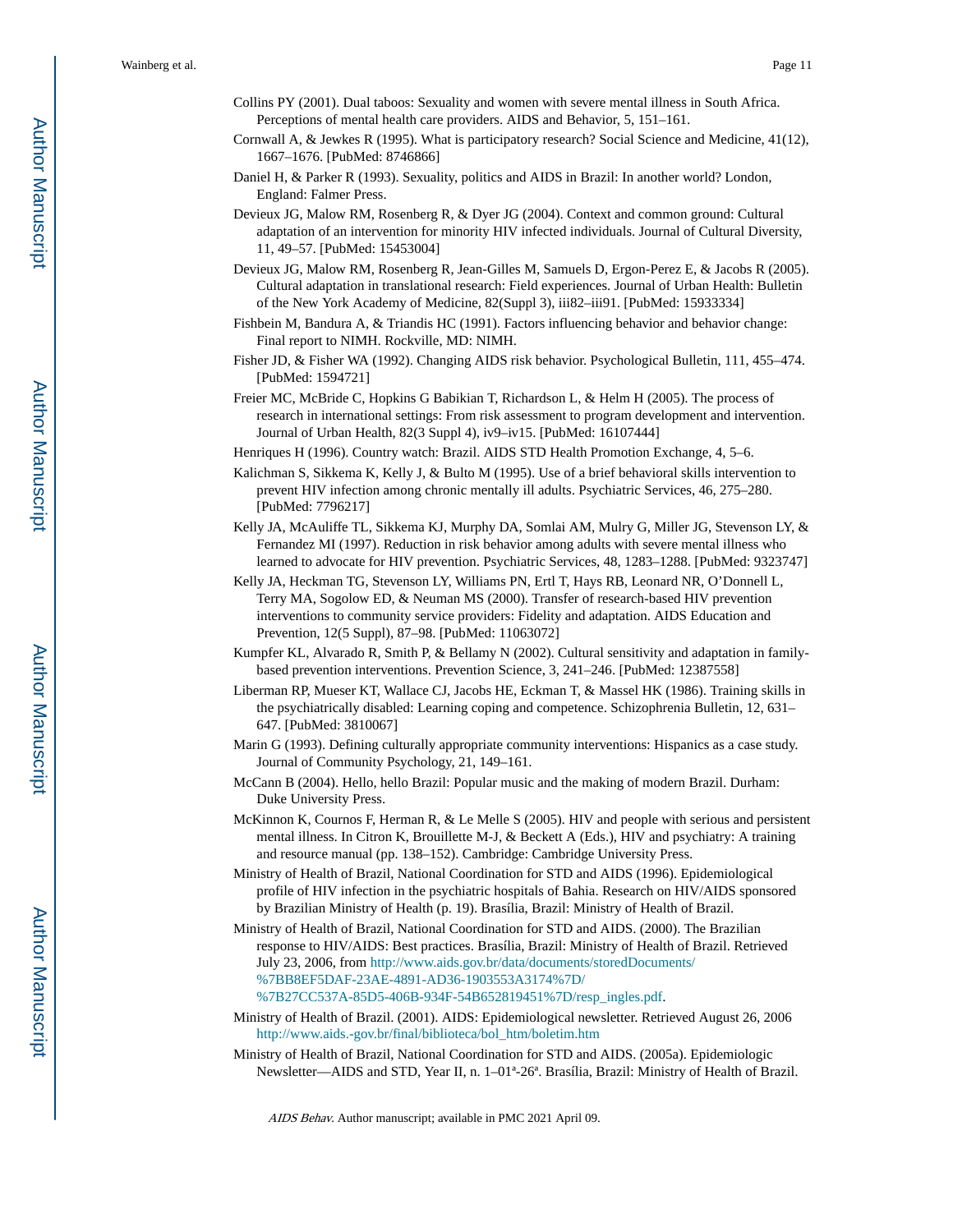Retrieved July 23, 2006, from [http://www.aids.gov.br/main.asp?View={C0A0AADB-861D-4F1D-](http://www.aids.gov.br/main.asp?View={C0A0AADB-861D-4F1D-B7EC-A15D14B530DB})[B7EC-A15D14B530DB}](http://www.aids.gov.br/main.asp?View={C0A0AADB-861D-4F1D-B7EC-A15D14B530DB}).

- Ministry of Health of Brazil, National Coordination for STDs and AIDS. (2005b). Positive response: Experiences of the Brazilian AIDS program. Brasília, Brazil: Ministry of Health of Brazil. Retrieved July 23, 2006, from [http://www.aids.gov.br/final/biblioteca/resposta/resposta\\_2005.pdf](http://www.aids.gov.br/final/biblioteca/resposta/resposta_2005.pdf).
- Otto-Salaj L, Kelly J, Stevenson L, Hoffmann R, & Kalichman S (2001). Outcomes of a randomized small-group HIV prevention intervention trial for people with serious mental illness. Community Mental Health Journal, 37, 123–144. [PubMed: 11318241]
- Paiva V (2003). Beyond magic solutions: Prevention of HIV and AIDS as a process of psychosocial emancipation. Divulgação em Saúde para Debate, 27, 192–203. Retrieved July 26, 2006, from [http://www.scholar.google.com/url?sa=U&q=http://www.abiaids.org.br/media/Artigo%2520ing](http://www.scholar.google.com/url?sa=U&q=http://www.abiaids.org.br/media/Artigo%2520ing%2520Vera%2520Pa-iva%252003.pdf) [%2520Vera%2520Pa-iva%252003.pdf.](http://www.scholar.google.com/url?sa=U&q=http://www.abiaids.org.br/media/Artigo%2520ing%2520Vera%2520Pa-iva%252003.pdf)
- Parker R (2001). Sexuality, culture and power in HIV/AIDS research. Annual Review of Anthropology, 30, 163–179.
- Patton M (1990). Humanistic psychology and humanistic research. Special Issue: Human inquiry and the person-centered approach. Person-Centered Review, 5, 191–202.
- Pinto D (1997). A linguistic analysis of the Brazilian adaptation of the Beck Scale for depression. Jornal Brasileiro de Psiquiatria, 46, 249–253.
- Rogler LH (1999). Methodological sources of cultural insensitivity in mental health research. American Psychologist, 54, 424–433.
- Schensul SL, Natasi BK, & Verma RK (2006). Community-based research in India: A case example of international and transdisciplinary collaboration. American Journal of Community Psychology, [Epub ahead of print] Retrieved July 12, 2006 from [http://www.ncbi.nlm.nih.gov/entrez/](http://www.ncbi.nlm.nih.gov/entrez/query.fcgi?db=pubmed&cmd=Retrieve&dopt=AbstractPlus&list_uids=16838073&query_hl=1&itool=pubmed_docsum) [query.fcgi?](http://www.ncbi.nlm.nih.gov/entrez/query.fcgi?db=pubmed&cmd=Retrieve&dopt=AbstractPlus&list_uids=16838073&query_hl=1&itool=pubmed_docsum)

[db=pubmed&cmd=Retrieve&dopt=AbstractPlus&list\\_uids=16838073&query\\_hl=1&itool=pubme](http://www.ncbi.nlm.nih.gov/entrez/query.fcgi?db=pubmed&cmd=Retrieve&dopt=AbstractPlus&list_uids=16838073&query_hl=1&itool=pubmed_docsum) [d\\_docsum.](http://www.ncbi.nlm.nih.gov/entrez/query.fcgi?db=pubmed&cmd=Retrieve&dopt=AbstractPlus&list_uids=16838073&query_hl=1&itool=pubmed_docsum)

- Sivaram S, Srikrishnan AK, Latkin CA, Johnson SC, Go VF, Bentley ME, Solomon S, & Celentano DD (2004). Development of an opinion-leader led HIV prevention intervention among alcohol users among Chennai in India. AIDS Education and Prevention, 16, 137–149.
- Strauss A, & Corbin J (1994). Grounded theory methodology: An overview. In Denzin NK, & Lincoln YS (Eds.), Handbook of qualitative research (pp. 273–285). Thousand Oaks, CA: Sage Publications Inc.
- Susser E, Valencia E, Berkman A, Sohler N, Conover S, Torres J, Betne P, Felix A, & Miller S (1998). Human immunodeficiency virus sexual risk reduction in homeless men with mental illness. Archives of General Psychiatry, 55, 266–272. [PubMed: 9510221]
- Wainberg M, Gonzalez MA, McKinnon K, Elkington KS, Pinto D, Mann CG, & Mattos PE (under revision). Targeted ethnography as a critical step to inform cultural adaptations of HIV prevention interventions for adults with severe mental illness. Social Science and Medicine.
- Weinhardt LS, Carey MP, Carey KB, & Verdecias RN (1998). Increasing assertiveness skills to reduce HIV risk among women living with a severe and persistent mental illness. Journal of Consulting and Clinical Psychology, 66, 680–684. [PubMed: 9735586]
- Wilson BD, & Miller RL (2003). Examining strategies for culturally grounded HIV prevention: A review. AIDS Education and Prevention, 15, 184–202. [PubMed: 12739794]
- Yerushalmi H (1999). The roles of group supervision of supervision. Psychoanalytic Psychology, 16, 426–447.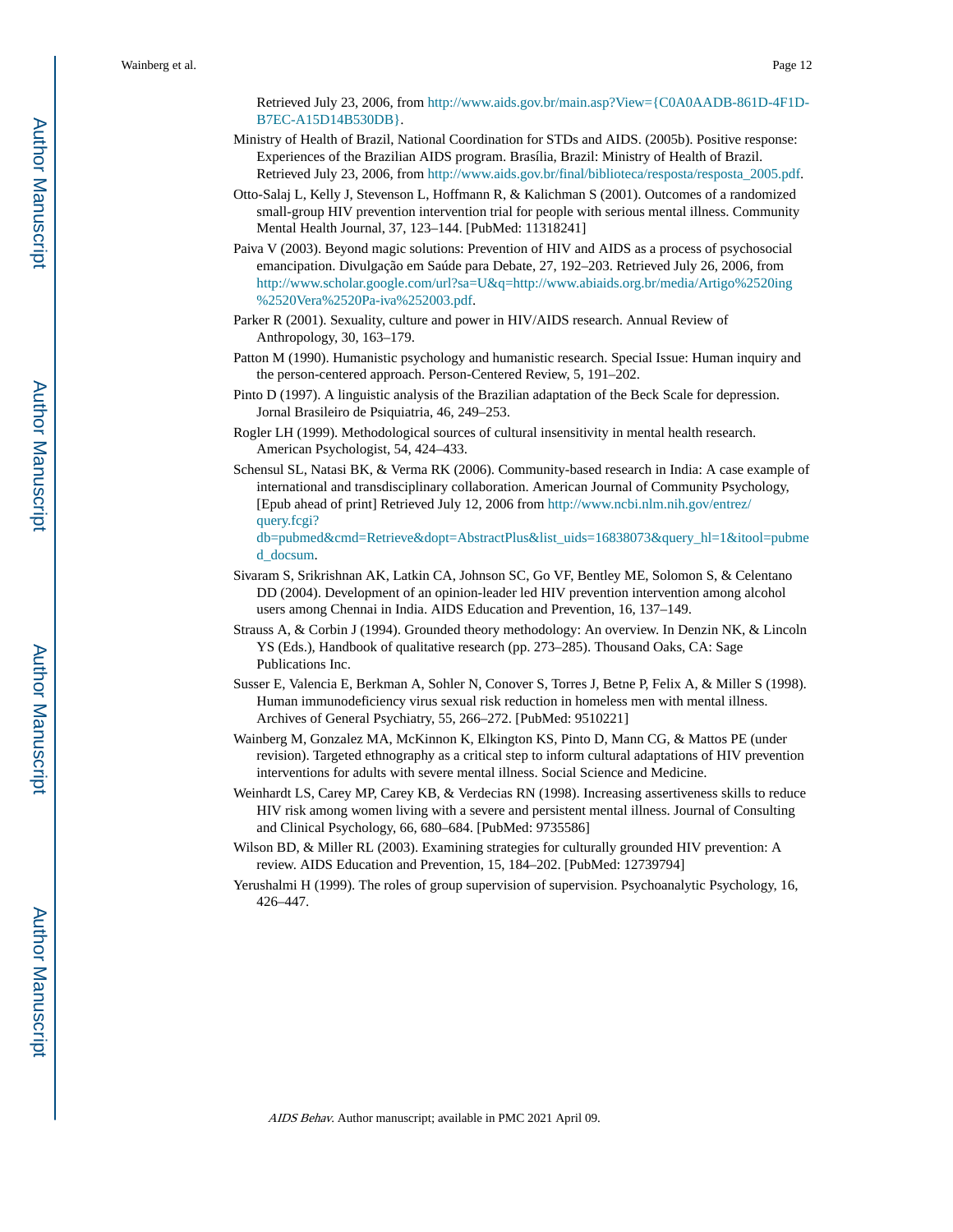**Table 1**

Adaptation model timeline: sequence, simultaneity, and duration of the four steps Adaptation model timeline: sequence, simultaneity, and duration of the four steps

| Step 1: Optimizing Fidelity        |                                                                             |  |
|------------------------------------|-----------------------------------------------------------------------------|--|
|                                    | Establishing and training a cohesive bicultural research team               |  |
|                                    | Identifying efficacious Interventions                                       |  |
|                                    | ldentifying common content areas and message delivery strategies            |  |
|                                    | Creating a culturally informed and cohesive research team                   |  |
|                                    | Fostering local collaboration and acceptability                             |  |
| Step 2: Optimizing Fit             | Eliciting the HIV-related needs and risk contexts of the target population  |  |
|                                    | Identifying local cultural principles relevant to HIV prevention            |  |
|                                    | Creating and training an intervention adaptation workgroup                  |  |
| Step 3. Balancing Fidelity and Fit | Culturally translating efficacious interventions                            |  |
|                                    | Building consensus and completing adaptation through experiential workshops |  |
|                                    | Training intervention facilitators to pilot the sessions                    |  |
| Step 4. Pilot Testing and Refining | Refining the intervention sessions                                          |  |
|                                    | Approving and manualizing the intervention                                  |  |

Each cell represents 2 months Each cell represents 2 months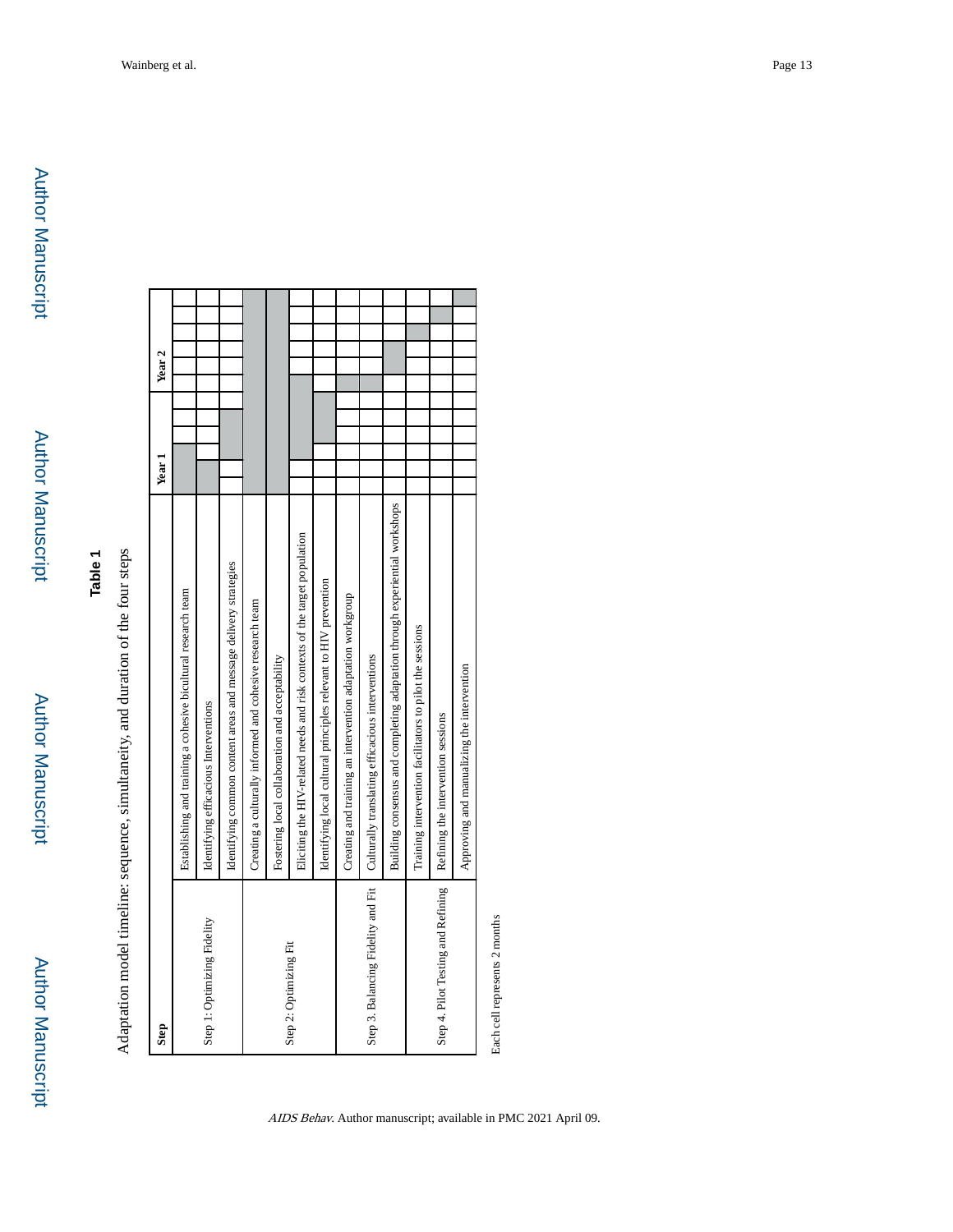| ĺ      |
|--------|
|        |
| I<br>i |
| j      |

Author Manuscript

Author Manuscript

| Table 2 |  |
|---------|--|
|         |  |
|         |  |
|         |  |

HIV prevention interventions for people with SMI tested in randomized controlled trials and published by start of study in 2004 HIV prevention interventions for people with SMI tested in randomized controlled trials and published by start of study in 2004

| <b>Authors</b>             | Gender                                                                     | $\geq$          | Psychiatric diagnosis                                                                                                                        | Intervention description                                                                                                                                                                                                                                                          | Findings                                                                                                                                                                                                                                                                                                                                                                                                                                                                                                                                                           |
|----------------------------|----------------------------------------------------------------------------|-----------------|----------------------------------------------------------------------------------------------------------------------------------------------|-----------------------------------------------------------------------------------------------------------------------------------------------------------------------------------------------------------------------------------------------------------------------------------|--------------------------------------------------------------------------------------------------------------------------------------------------------------------------------------------------------------------------------------------------------------------------------------------------------------------------------------------------------------------------------------------------------------------------------------------------------------------------------------------------------------------------------------------------------------------|
| Kalichman et<br>al. (1995) | $\begin{array}{l} \text{M} \ \& \ \text{F} \\ \text{together} \end{array}$ | 25              | 13% major affective disorder<br>23% schizoaffective disorder<br>personality disorder<br>61% schizophrenia<br>Primary and secondary:<br>17% p | Four-session (90 min each) experimental group with<br>risk education, skills training, and self-management<br>Control group who were wait-listed for the duration<br>I'wo conditions compared at post-intervention, 1- and 2-month<br>and problem-solving training<br>follow-ups: | Post intervention. Compared to the waitlist<br>I month. Compared to baseline, those who<br>AIDS with sexual partners, and decreased<br>increased number of conversations about<br>frequency of unprotected occasions.<br>significantly increased knowledge,<br>control group, experimental group:                                                                                                                                                                                                                                                                  |
|                            |                                                                            |                 |                                                                                                                                              | and later received the intervention                                                                                                                                                                                                                                               | increased knowledge, increased intention to<br>change risk behaviors, increased number of<br>experimental group significantly increased<br>risk behaviors, and decreased unprotected<br>knowledge, increased intention to change<br>unprotected sex occasions, and increased<br>conversations about AIDS, decreased<br>received the intervention significantly<br>2 months. Compared to baseline,<br>protected sex occasions.<br>sex occasions.                                                                                                                    |
| Kelly et al.<br>(1997)     | together<br>$M \& F$                                                       | 104             | 11% substance use or<br>11% anxiety disorder<br>personality disorder<br>58% mood disorder<br>20% schizophrenia<br>Primary:                   | One (60-min) AIDS risk reduction education group<br>Seven-session (90 min each) cognitive-behavioral<br>skills training (CBT) plus advocacy group<br>Seven-session (90 min each) CBT group<br>Three conditions compared at 3-month follow-up:                                     | partners, and percentage of unprotected sex<br>occasions; and CBT-only group showed no<br>frequency of unprotected sexual occasions.<br>3 months. Compared to CBT-only group,<br>significantly decreased mean number of<br>Compared to baseline: CBT + advocacy<br>sexual partners, percentage of multiple<br>significant decreases in risk behaviors.<br>group significantly decreased all risk<br>CBT + advocacy group significantly<br>There were no other between-group<br>decreased number of partners and<br>behaviors; education-only group<br>differences. |
| Susser et al.<br>(1998)    | M only                                                                     | 59              | schizoaffective disorder<br>61% schizophrenia or<br>27% mood disorder<br>12% other<br>Primary:                                               | Two-session (60 min each) AIDS education group<br>Two conditions compared at 6- and 18-month follow-ups:<br>Fifteen-session (60 min each) CBT group                                                                                                                               | not significantly lower than education-only<br>continued decrease in sexual risk score but<br>group, CBT group significantly decreased<br>6 months. Compared to education-only<br>18 months. CBT group demonstrated a<br>sexual risk score.<br>group.                                                                                                                                                                                                                                                                                                              |
| Weinhardt et<br>al. (1998) | ${\rm F}$ only                                                             | $\overline{20}$ | 20% major depressive disorder<br>50% schizophrenia<br>Primary:                                                                               | Ten-session (75 min each) sexual assertiveness skills<br>training, ${\rm HIV/ALDS}$ information, and<br>${\rm HIV}$ risk<br>Two conditions compared at 2- and 4-month follow-ups:<br>behavior feedback group                                                                      | HIV knowledge and number of protected<br>improved sexual assertiveness, increased<br>2 months. Compared to wait-list control<br>group, assertiveness group significantly<br>sex occasions.                                                                                                                                                                                                                                                                                                                                                                         |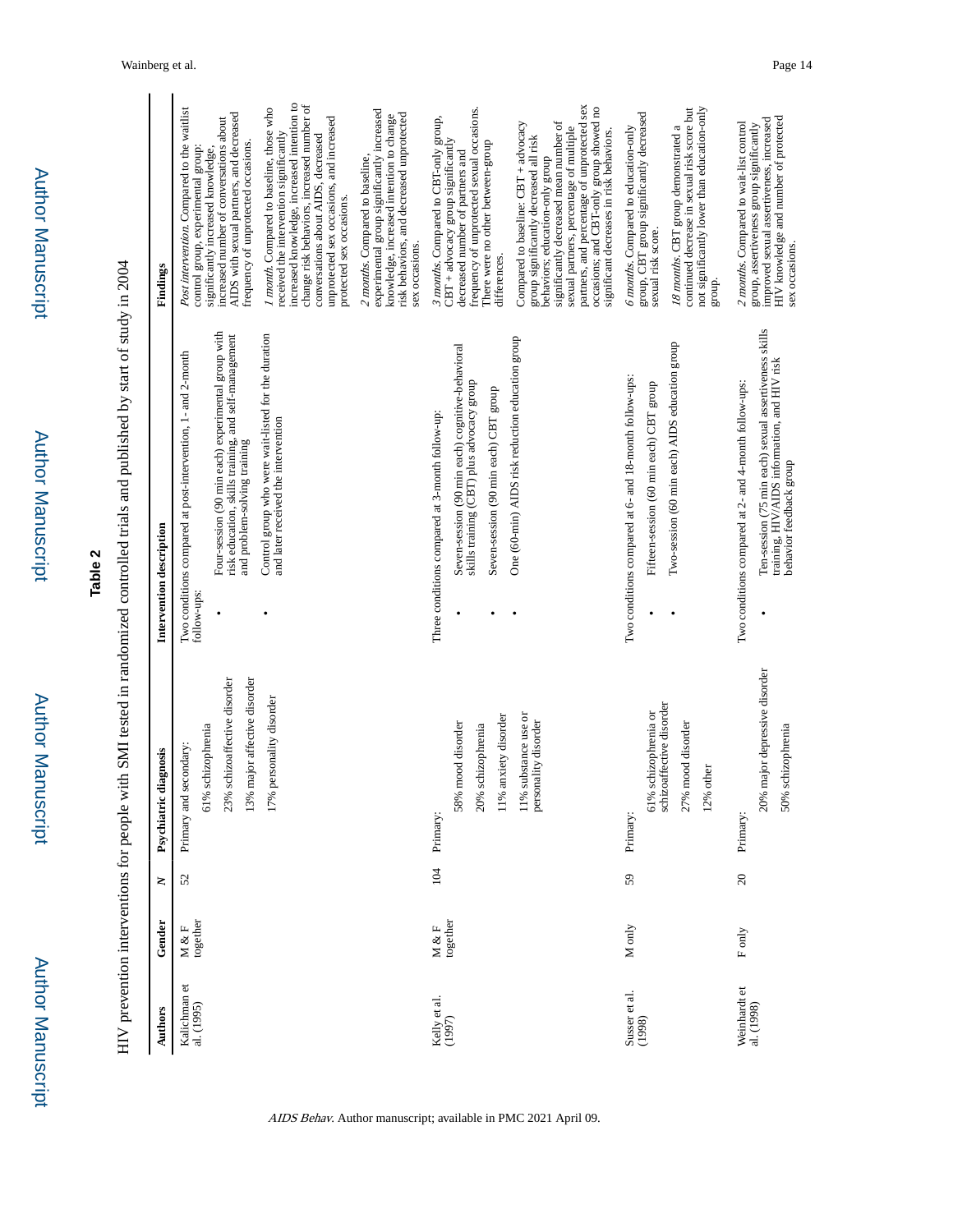Autl

| Þ<br>Ï<br>i<br>ï |
|------------------|
|                  |
|                  |
|                  |
|                  |
| ļ                |
| ۱<br>٠<br>ī      |
|                  |
|                  |

Author Manuscript

Author Manuscript

| Authors                     | Gender                       | ≳         | Psychiatric diagnosis                                                          | Intervention description                                                                                                                    | Findings                                                                                                                                                                                      |
|-----------------------------|------------------------------|-----------|--------------------------------------------------------------------------------|---------------------------------------------------------------------------------------------------------------------------------------------|-----------------------------------------------------------------------------------------------------------------------------------------------------------------------------------------------|
|                             |                              |           | bipolar disorder<br>30%                                                        | Wait-list control group                                                                                                                     | HIV knowledge, and increased intentions to<br>improved sexual assertiveness, increased<br>4 months. Compared to wait-list control<br>group, assertiveness group significantly<br>reduce risk. |
| Otto-Salaj et<br>al. (2001) | Females<br>separate<br>Males | 87<br>102 | schizophrenia<br>35%<br>Primary:                                               | Two conditions compared at 3-, 6-, 9- and 12-month follow-ups:<br>Seven-session (60-120 min each) CBT group                                 | 3, 6, 9 and 12 months. Compared to control<br>group, males in CBT group significantly<br>increased HIV knowledge.                                                                             |
|                             | separate                     |           | schizoaffective disorder<br>affective disorder<br>other<br>34%<br>18%<br>13%   | Seven-session (60-120 min each) attention-matched<br>health education control group                                                         | group, females in CBT group significantly<br>3, 6 and 9 months. Compared to control<br>increased number of protected sexual<br>occasions.                                                     |
|                             |                              |           |                                                                                |                                                                                                                                             | increased positive attitudes toward condom<br>group, females in CBT group significantly<br>6 and 9 months. Compared to control<br>use.                                                        |
|                             |                              |           |                                                                                |                                                                                                                                             | females in CBT group no longer showed a<br>12 months. Compared to control group,<br>significant increase in frequency of<br>protected sexual occasions.                                       |
| Carey et al.<br>(2004)      | together<br>M & F            |           | mood disorder<br>66%<br>430 Primary:                                           | Ten-session (60 min each) information-motivation-<br>Three conditions compared at 3- and 6- month follow-ups:                               | abuse and standard-care groups, IMB group<br>3 and 6 months. Compared to substance<br>significantly decreased frequency of                                                                    |
|                             |                              |           | schizophrenia or "other<br>34% schizophreni<br>thought disorder"<br>Secondary: | behavioral skills (IMB) HIV intervention group<br>Ten-session (60 min each) attention-matched<br>substance use reduction intervention group | of casual partners, and increased number of<br>unprotected sexual occasions and number<br>communications about sex.                                                                           |
|                             |                              |           | comorbid substance use<br>74% con<br>disorder                                  | Standard-care outpatient psychiatric control group                                                                                          |                                                                                                                                                                                               |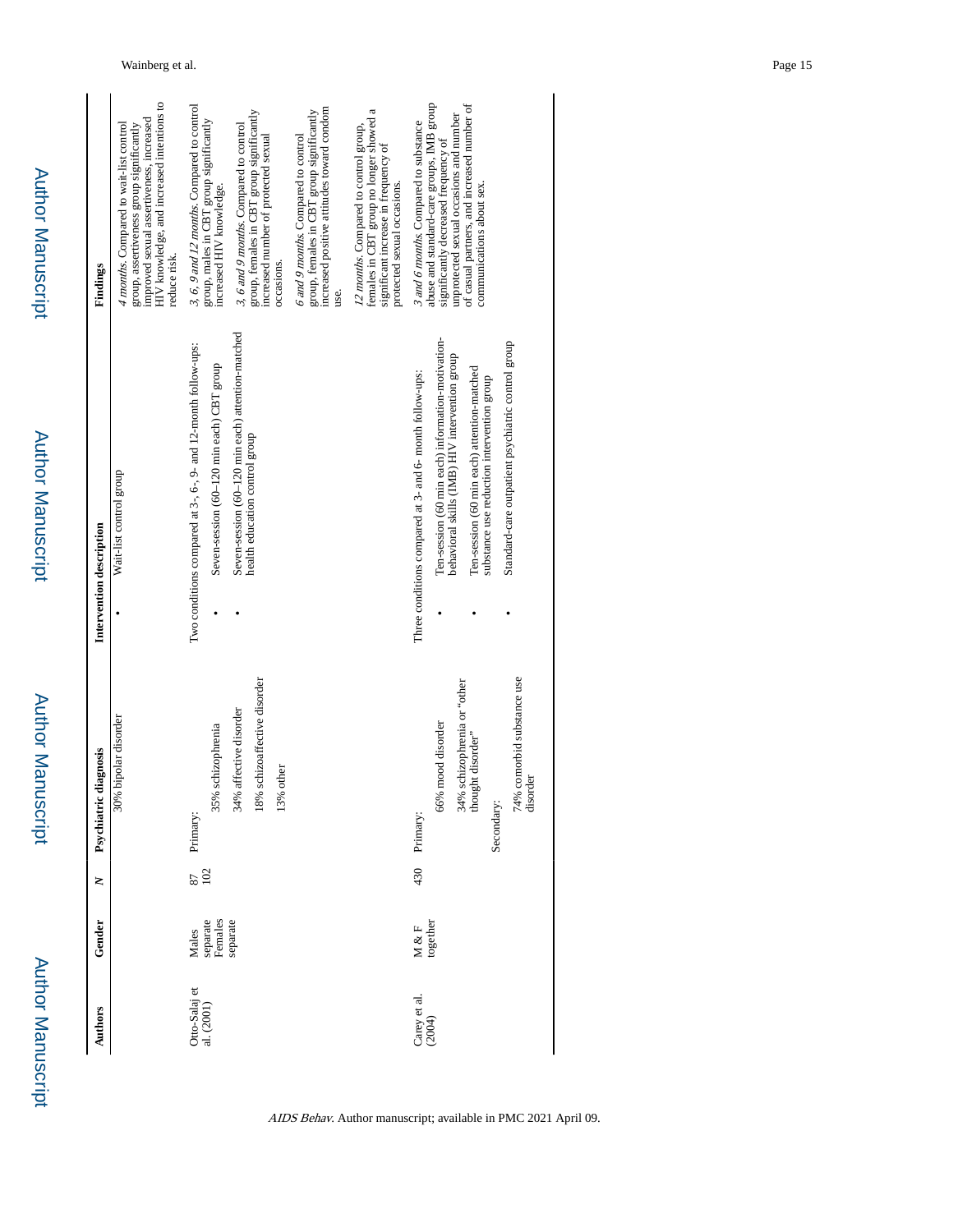#### **Table 3**

Intervention content areas adapted from existing interventions or added to address local needs in Brazil

| Core component<br>(5)                                        | interventions (38)   | <b>Risk-reduction messages from US</b>          | <b>Brazil</b>          | Specific content adapted for                   |           | Specific content added for Brazil                            |
|--------------------------------------------------------------|----------------------|-------------------------------------------------|------------------------|------------------------------------------------|-----------|--------------------------------------------------------------|
| <b>Risk information</b>                                      | $\bullet$            | HIV basic information                           | $\bullet$              | Myths/                                         | $\bullet$ | Sex and healthier/                                           |
|                                                              |                      | Sexual transmission                             |                        | misconceptions and<br>facts about HIV/         |           | safer sexuality                                              |
|                                                              | ٠                    | Other sources of<br>transmission                |                        | $AIDS - address$<br>beliefs and<br>religiosity |           |                                                              |
|                                                              |                      | Condom facts                                    | ۰                      | Brazil-Rio-SMI                                 |           |                                                              |
|                                                              |                      | SMI vulnerability to HIV/<br><b>AIDS</b>        | $\bullet$              | vulnerability<br>Needle availability           |           |                                                              |
|                                                              |                      | HIV treatment and<br>adherence                  |                        |                                                |           |                                                              |
|                                                              |                      | Re-infection                                    |                        |                                                |           |                                                              |
|                                                              |                      | <b>STIs</b>                                     |                        |                                                |           |                                                              |
|                                                              | $\bullet$            | IDU, needle-cleaning<br>methods                 |                        |                                                |           |                                                              |
| Enhance awareness<br>of attitudes,                           |                      | Personalizing risk                              |                        | <b>HIV</b> testing                             | $\bullet$ | Social responsibility<br>- protecting self and               |
| intentions, and                                              |                      | Relative risk of behaviors                      |                        |                                                |           | the community                                                |
| readiness for<br>change                                      |                      | <b>Building motivation</b>                      |                        |                                                | ٠         | Self-expression and<br>sexual freedom                        |
|                                                              |                      | Empowerment                                     |                        |                                                |           |                                                              |
|                                                              |                      | Commitment                                      |                        |                                                |           |                                                              |
|                                                              |                      | Masculinity                                     |                        |                                                |           |                                                              |
|                                                              |                      | Homosexuality                                   |                        |                                                |           |                                                              |
|                                                              | ٠                    | Peer advocacy and<br>education/training         |                        |                                                |           |                                                              |
|                                                              |                      | Ethics of transmitting HIV                      |                        |                                                |           |                                                              |
| Acquire and                                                  | Condom use           |                                                 | Sex exchange           |                                                |           | Communication                                                |
| rehearse sexual<br>risk-reduction<br>behavioral skills       | $\bullet$            | Pros and cons of condom<br>use                  | ۰                      | Focus exercises to<br>address                  |           | exercises using local<br>model (Theater of the<br>Oppressed) |
| (e.g., condom use,<br>sexual                                 |                      | Barriers to condom use                          |                        | Make condom use                                |           |                                                              |
| assertiveness, and<br>negotiation of safer<br>sex practices) |                      | Condom-use demonstration<br>and practice        |                        | sexy using local<br>content                    |           |                                                              |
|                                                              |                      | Dental dam-use<br>demonstration and practice    |                        |                                                |           |                                                              |
|                                                              |                      | Female condom-use<br>demonstration and practice |                        |                                                |           |                                                              |
|                                                              | $\bullet$            | Self-efficacy using<br>condoms                  |                        |                                                |           |                                                              |
|                                                              |                      | Lubricant information and<br>demonstration      |                        |                                                |           |                                                              |
|                                                              | Sexual assertiveness |                                                 | Intimate relationships |                                                |           |                                                              |
|                                                              |                      | Empowerment                                     | ۰                      | Address mental                                 |           |                                                              |
|                                                              | $\bullet$            | Applying safer sex skills                       |                        | illness stigma<br>Address gender               |           |                                                              |
|                                                              |                      | Negotiation of safer sex practices              |                        | issues                                         |           |                                                              |
|                                                              |                      | Negotiating condom use                          |                        |                                                |           |                                                              |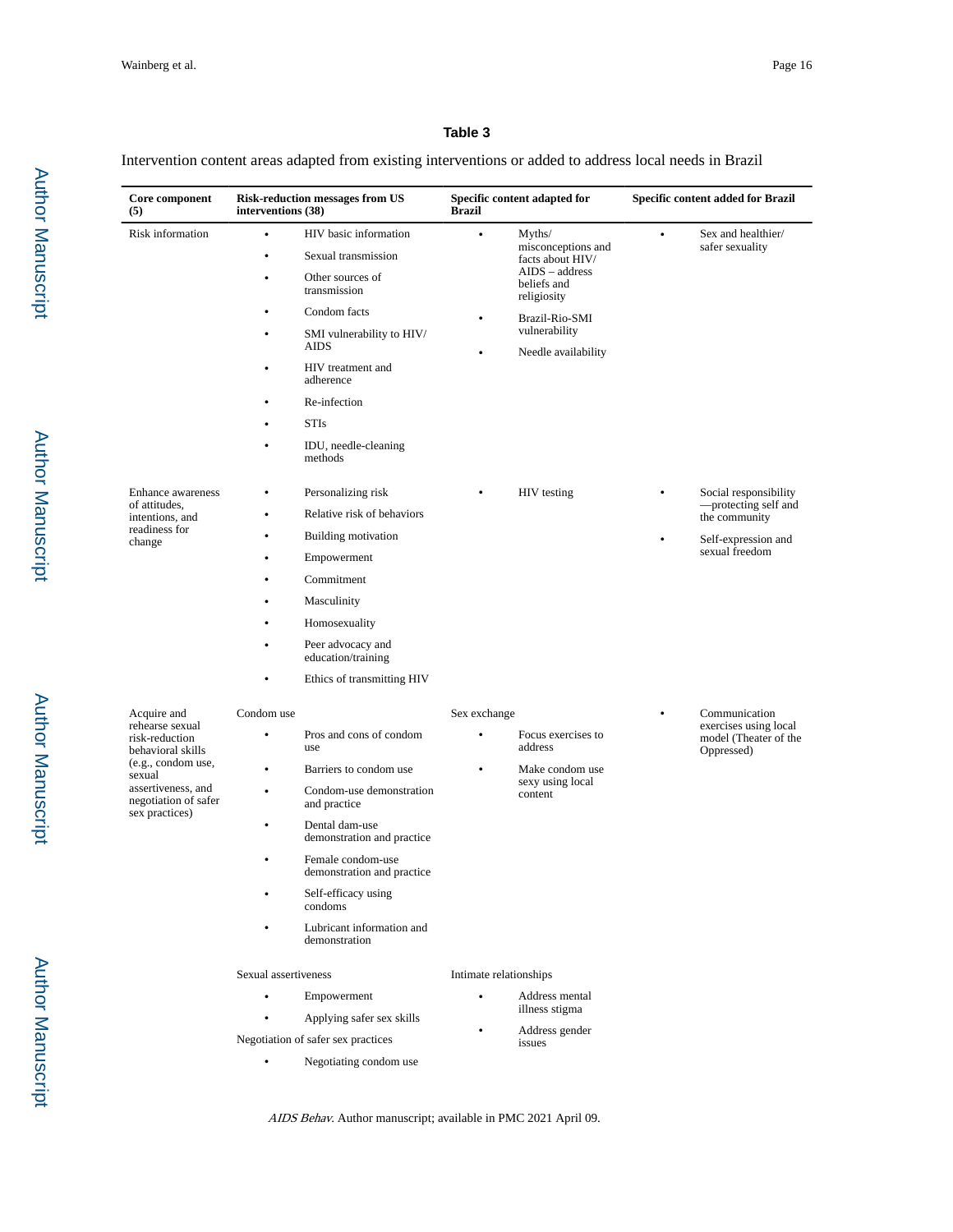| Core component<br>(5)                                                                                                                                      | <b>Risk-reduction messages from US</b><br>interventions (38)                                                                                                                                                                                                                                                             | Specific content adapted for<br><b>Brazil</b>           | <b>Specific content added for Brazil</b>                                                                                                                                               |
|------------------------------------------------------------------------------------------------------------------------------------------------------------|--------------------------------------------------------------------------------------------------------------------------------------------------------------------------------------------------------------------------------------------------------------------------------------------------------------------------|---------------------------------------------------------|----------------------------------------------------------------------------------------------------------------------------------------------------------------------------------------|
|                                                                                                                                                            | Modeling communication                                                                                                                                                                                                                                                                                                   | Refusal to have sex<br>$\bullet$<br>and sexual violence |                                                                                                                                                                                        |
| Problem-solve how<br>to handle factors<br>that precipitate<br>high-risk sex<br>(including those in<br>which alcohol and<br>other drug use<br>plays a role) | Strategies to avoid risky<br>situations<br>Reframing unsafe sex<br>٠<br>experiences into safer<br>experiences<br>Consolidating problem<br>٠<br>solving<br>Consolidating condom<br>skills<br>Triggers to unsafe sex<br>Identifying individual risk<br>٠<br>scenarios for managing<br>risky behaviors<br>Alcohol and drugs | Stigma added to<br>triggers                             | Communication with<br>٠<br>health care providers<br>about the impact of<br>psychiatric<br>medications on sexual<br>health and risk<br>behaviors                                        |
| Reinforce behavior<br>changes made<br>hetween<br>intervention<br>sessions and post-<br>intervention                                                        | Relapse prevention<br>Goal maintenance                                                                                                                                                                                                                                                                                   | Homework to<br>address peers and<br>sexual partners     | Homework to address<br>٠<br>family and relatives<br>Song with lyrics<br>$\bullet$<br>about safer sex, social<br>responsibility and<br>maintenance of a<br>healthier/safer<br>sexuality |